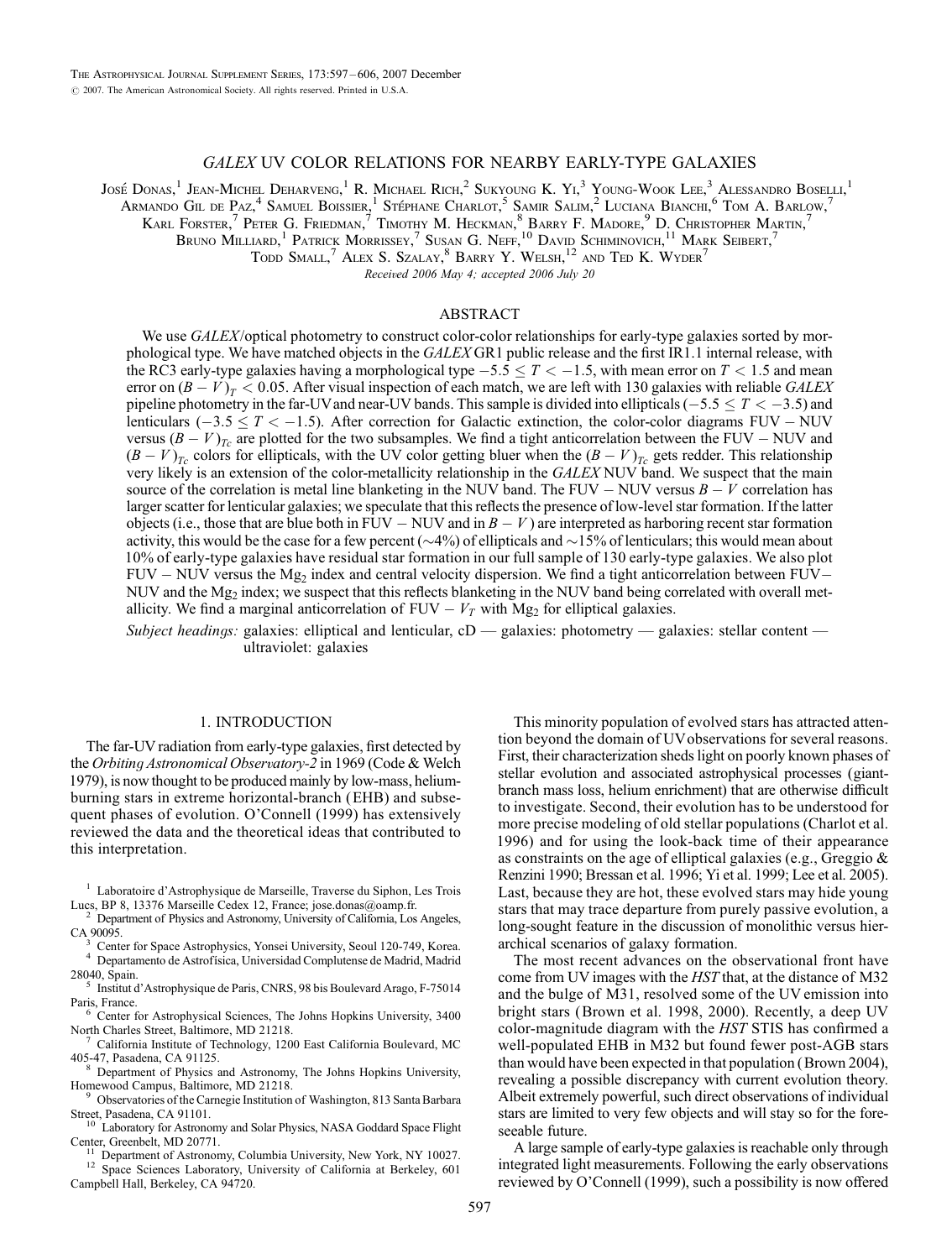by the extensive survey made with the GALEX mission (Martin et al. 2005). This survey provides two UV broadband measurements, the far-UV at  $\lambda_e = 1528$  Å (FUV) and the near-UV at  $\lambda_e = 2271$  Å (NUV). The importance of having a NUV band like the NUV band of GALEX has been addressed by Fanelli et al. (1988) and Dorman et al. (2003) and its potential for revealing a young stellar component illustrated by Ferreras & Silk (2000) with HST observations of a cluster at  $z = 0.41$ . In a galaxy with no current star formation, the NUV light near 2000 Å is dominated largely by turnoff and subgiant stars, with some radiation from blue horizontal-branch (HB) stars if present. The FUV radiation at 1500 Å and shortward is dominated by hot evolved stars, but the nature of these stars remains unsettled. The UV light is of great interest because the UV wavelengths are most sensitive to trace "residual" star formation in elliptical galaxies. In addition to being sensitive to residual star formation at the present epoch, the NUV band is particularly sensitive to the normal passive evolution of a stellar population with look-back time. Color-color diagrams are therefore powerful diagnostics of evolution, residual star formation, and UV-bright populations of evolved stars.

UV observations of elliptical galaxies with GALEX have already been reported. Lee et al. (2005) have addressed the issue of observing the UV emission in clusters at different redshifts. Rich et al. (2005) and Yi et al. (2005) have studied samples of early-type galaxies where the GALEX photometry has been matched with galaxies in the SDSS main galaxy sample. The first paper concentrates on the FUV-optical color in quiescent early-type galaxies for studying the population responsible for the UV rising flux; the second paper concentrates on the NUV color-magnitude relation, the scatter of which is interpreted in terms of residual star formation (see also Kaviraj et al. 2007; Schawinski et al. 2007). Boselli et al. (2005) have studied a sample of early-type galaxies with a large range of luminosity in the Virgo Cluster. Last, early-type galaxies are included in the GALEX Nearby Galaxy Survey (NGS) of Gil de Paz et al. (2007).

Following the completion of the GALEX survey over a significant fraction of the sky, this paper can now present the UV observations of nearby early-type galaxies (elliptical/lenticular), with a morphological type selection based on the Third Reference Catalogue of Bright Galaxies (RC3; de Vaucouleurs et al. 1991) and an emphasis on UV-optical color-color diagrams.

### 2. DATA

### 2.1. GALEX Observations

The Galaxy Evolution Explorer (GALEX) is a NASA Small Explorer mission launched by a Pegasus-XL vehicle on 2003 April 28 into a 690 km circular orbit. The instrument is designed to image a  $1.2^{\circ}$  diameter circular field of view with its resolution of  $\approx$ 4.5" (FUV), 6.0" (NUV) set by detector electronics and to perform imaging or spectroscopy in two UV bands simultaneously, FUV (1344–1786 Å) and NUV (1771–2831 Å). The imaging surveys include an all-sky imaging survey (AIS;  $m_{AB} \simeq 20.5$ ), a medium imaging survey of 1000 deg<sup>2</sup> (MIS;  $m_{AB} \simeq 23.0$ ), a deep imaging survey of 100 deg<sup>2</sup> (DIS;  $m_{AB} \simeq 25.0$ ), and a NGS. The *GALEX* instrument and mission are described by Martin et al. (2005) and Morrissey et al. (2005). All observations are performed in a pointed mode with an arcminute spiral dither. From the time-tagged photon lists, the data analysis pipeline generates integrated images. The data pipeline includes a photometric module which uses the SExtractor program (Bertin & Arnouts 1996) for detection and photometry of the sources in the imaging data, with some modifications in the determination of sky background.

The GALEX pipeline makes a few different measurements of the UV flux of a source. In the following we use the UV flux measured through seven circular apertures with fixed diameters  $(3.0'', 4.5'',$ 7.5", 12.0", 18.0", 25.5", and 34.5") and two elliptical apertures whose major-axis  $D_{\text{NUV}}$  and  $D_{\text{FUV}}$  are scaled to 2.5 times the Kron diameter (Kron 1980) determined in the NUVand FUV images, respectively.

 $GALEX$  uses the AB magnitude system of Oke & Gunn (1983), with the FUV and NUV magnitude defined by

$$
m_{\rm UV}=m_0-2.5\,\log f_{\rm UV},
$$

where  $f_{UV}$  is the count rate (flat-field-corrected) and  $m_0$  is the zero point ( $m_0 = 20.082$  and 18.817 for NUV and FUV, respectively) corresponding to the AB magnitude of 1 count  $s^{-1}$  flatfield-corrected detection. The uncertainty on the GALEX zero points is estimated to be  $\pm 0.15$  mag for both the FUV and NUV channels.

### 2.2. Morphological Selection in the RC3 Catalog

The RC3 catalog is reported to be reasonably complete for galaxies having apparent diameters larger than  $1'$  at the  $D_{25}$ isophotal level<sup>13</sup> and total B-band magnitudes  $B_T$  brighter than about 15.5, with a redshift not in excess of 15,000 km s<sup>-1</sup>. Additional objects meeting only the diameter or the magnitude condition and objects of interest smaller than 1', fainter than 15.5, or with redshifts  $>15,000$  km s<sup>-1</sup> are also included in the RC3. The total number of RC3 objects is 23,022; of them, 1103 have  $(B - V)_T$  measurements<sup>14</sup> and are classified as ellipticals or lenticulars/S0s, which correspond to values of the numerical index  $-5.5 \le T < -0.5$ .

In order to obtain a reliable subsample of early-type galaxies, we select only the sources with morphological types in the range  $-5.5 \leq T < -1.5$ , with mean error on  $T < 1.5$  and mean error on  $(B - V)<sub>T</sub> < 0.05$ ; this leads to an RC3 subsample of 875 galaxies.

## 2.3. Resulting Sample

In the RC3 subsample of 875 early-type galaxies, 138 (i.e.,  $\sim$ 16%) are in the fields observed in the FUV and NUV bands by GALEX in the AIS, MIS, and NGS included in the GR1 public release and the first IR1.1 internal release.

Because the coordinates in the RC3 are not very accurate, we have searched for UV counterparts within a radius of 1.5' and examined individually each field in the FUV, NUV, and POSS I E images; this is possible because the objects are relatively bright and small in number. After visual inspection we find 130 galaxies with a reliable GALEX pipeline photometry; 6 have doubtful photometry because of serious blend with close sources (PGC 42620, 69260, 26377, 2569, 13457, and 14375), and 2 are not detected in the FUV because of short exposures (PGC 65580 and 68241). Since 130 of the 138 galaxies have reliable UV photometry, we conclude that our sample is not UV magnitudelimited and could indeed be representative of the RC3 magnitude- and diameter-limited sample. The 130 early-type galaxies of our resulting sample are listed in Table 1 with some relevant information.

 $13$   $D_{25}$  is the apparent major isophotal diameter measured at or reduced to surface brightness level  $\mu_B = 25.0$ .<br><sup>14</sup>  $(B - V)_T$  is the total (asymptotic) color index in the Johnson  $B - V$ 

system.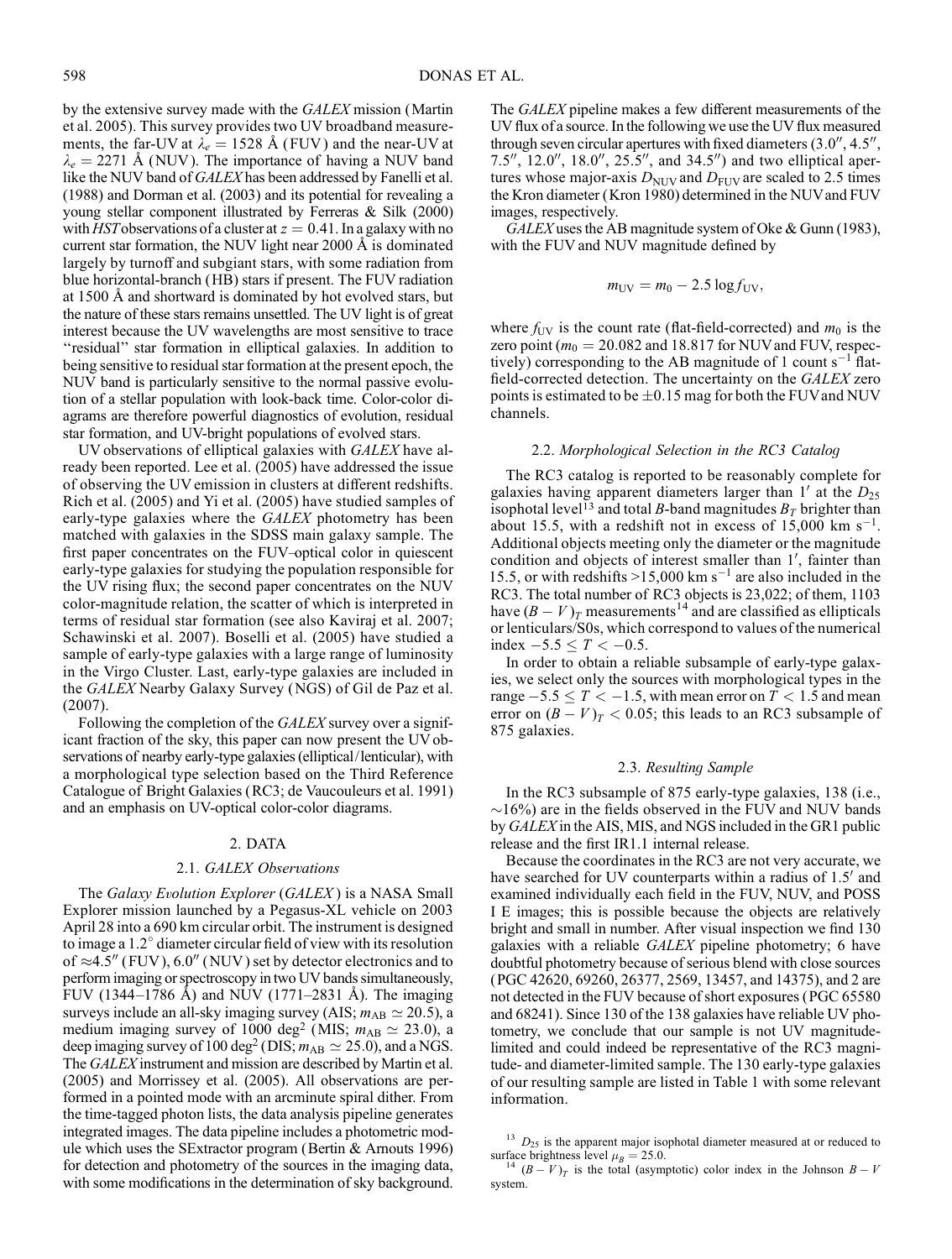| <b>PGC</b><br>(1)      | Alt. Name<br>(2)                   | T<br>(3)                         | $E(B-V)$<br>(4) | $(B-V)_{Tc}$<br>(5)                | $\log D_{25}$<br>(6) | $\log D_{\text{NUV}}$<br>(7) | <b>NUV</b><br>(8)                      | <b>FUV</b><br>(9)                      | $FUV - V_T$<br>(10)                | Mg <sub>2</sub><br>(11)              | $\log \sigma_V$<br>(12)              |
|------------------------|------------------------------------|----------------------------------|-----------------|------------------------------------|----------------------|------------------------------|----------------------------------------|----------------------------------------|------------------------------------|--------------------------------------|--------------------------------------|
| PGC 34780              | <b>NGC 3641</b>                    | $-5.3 \pm 0.4$                   | 0.042           | $0.74 \pm 0.02$                    | 1.03                 | 1.41                         | $17.59 \pm 0.009$                      | $19.13 \pm 0.042$                      | $6.10 \pm 0.21$                    | $0.28 \pm 0.006$                     | $2.21 \pm 0.010$                     |
| PGC 02149              | <b>NGC 163</b>                     | $-5.0 \pm 0.4$                   | 0.034           | $0.79 \pm 0.02$                    | 1.19                 | 1.22                         | $18.15 \pm 0.013$                      | $19.28 \pm 0.037$                      | $6.73 \pm 0.15$                    | $\ldots$                             | $2.31 \pm 0.026$                     |
| PGC 03513              | <b>UGC 610</b>                     | $-5.0 \pm 0.8$                   | 0.071           | $0.86 \pm 0.04$                    | 1.26                 | 1.08                         | $19.18 \pm 0.151$                      | $20.05 \pm 0.218$                      | $7.36 \pm 0.30$                    | $\ldots$ .                           | $\ldots$                             |
| PGC 04376              | <b>NGC 430</b>                     | $-5.0 \pm 0.6$                   | 0.030           | $0.83 \pm 0.03$                    | 1.12                 | 0.97                         | $18.27 \pm 0.067$                      | $19.54 \pm 0.157$                      | $7.16 \pm 0.43$                    | $0.28 \pm 0.009$                     | $2.46 \pm 0.026$                     |
| PGC 05663              | <b>NGC 584</b>                     | $-5.0 \pm 0.3$                   | 0.042           | $0.80 \pm 0.01$                    | 1.62                 | 1.58                         | $15.81 \pm 0.004$                      | $17.63 \pm 0.019$                      | $7.33 \pm 0.13$                    | $0.26 \pm 0.003$                     | $2.32 \pm 0.009$                     |
| PGC 07584              | <b>NGC 777</b>                     | $-5.0 \pm 0.3$                   | 0.047           | $0.87 \pm 0.02$                    | 1.39                 | 1.29                         | $17.19 \pm 0.008$                      | $17.70 \pm 0.020$                      | $6.44 \pm 0.14$                    | $0.33 \pm 0.008$                     | $2.51 \pm 0.014$                     |
| PGC 08557              | <b>NGC 855</b>                     | $-5.0 \pm 0.7$                   | 0.072           | $0.52 \pm 0.02$                    | 1.42                 | 1.38                         | $15.31 \pm 0.004$                      | $15.93\pm0.010$                        | $3.61 \pm 0.13$                    | $0.03 \pm 0.008$                     | $1.85 \pm 0.058$                     |
| PGC 09890              | <b>NGC 990</b>                     | $-5.0 \pm 0.8$                   | 0.112           | $0.80 \pm 0.02$                    | 1.26                 | 1.10                         | $17.70 \pm 0.073$                      | $18.90 \pm 0.139$                      | $6.84 \pm 0.21$                    | $0.24 \pm 0.005$                     | $2.22 \pm 0.030$                     |
| PGC 10175              | NGC 1052                           | $-5.0 \pm 0.3$                   | 0.027           | $0.79 \pm 0.01$                    | 1.48                 | 1.58                         | $15.83 \pm 0.003$                      | $16.85 \pm 0.010$                      | $6.51 \pm 0.13$                    | $0.30 \pm 0.005$                     | $2.32 \pm 0.008$                     |
| PGC 13299              | NGC 1379                           | $-5.0 \pm 0.4$                   | 0.012           | $0.76 \pm 0.01$                    | 1.38                 | 1.56                         | $16.27 \pm 0.004$                      | $18.05 \pm 0.017$                      | $7.22 \pm 0.10$                    | $0.25 \pm 0.003$                     | $2.08 \pm 0.010$                     |
| PGC 13418              | <b>NGC 1399</b>                    | $-5.0 \pm 0.3$                   | 0.013           | $0.83 \pm 0.01$                    | 1.84                 | 1.51                         | $14.72 \pm 0.002$                      | $15.20 \pm 0.004$                      | $5.70 \pm 0.10$                    | $0.33 \pm 0.003$                     | $2.53 \pm 0.007$                     |
| PGC 13419              | NGC 1395                           | $-5.0 \pm 0.3$                   | 0.023           | $0.82 \pm 0.01$                    | 1.77                 | 1.47                         | $15.62 \pm 0.017$                      | $16.44 \pm 0.037$                      | $6.96 \pm 0.07$                    | $0.31 \pm 0.003$                     | $2.39 \pm 0.009$                     |
| PGC 13433              | <b>NGC 1404</b>                    | $-5.0 \pm 0.3$                   | 0.011           | $0.84 \pm 0.01$                    | 1.52                 | 1.61                         | $15.36 \pm 0.003$                      | $16.41 \pm 0.009$                      | $6.49 \pm 0.13$                    | $0.31 \pm 0.003$                     | $2.37 \pm 0.008$                     |
| PGC 13505              | NGC 1407                           | $-5.0 \pm 0.3$                   | 0.069           | $0.84 \pm 0.01$                    | 1.66                 | 1.74                         | $14.93 \pm 0.003$                      | $15.64 \pm 0.010$                      | $6.22 \pm 0.20$                    | $0.32 \pm 0.004$                     | $2.44 \pm 0.009$                     |
| PGC 13638              | <b>NGC 1426</b>                    | $-5.0 \pm 0.3$                   | 0.017           | $0.76 \pm 0.01$                    | 1.42                 | 1.32                         | $16.84 \pm 0.031$                      | $18.30 \pm 0.083$                      | $7.01 \pm 0.10$                    | $0.24 \pm 0.006$                     | $2.19 \pm 0.009$                     |
| PGC 13738              | NGC 1439                           | $-5.0 \pm 0.3$                   | 0.030           | $0.73 \pm 0.01$                    | 1.39                 | 1.33                         | $16.74 \pm 0.033$                      | $18.44 \pm 0.094$                      | $7.18 \pm 0.11$                    | $0.27 \pm 0.009$                     | $\ldots$                             |
| PGC 13814              | <b>NGC 1453</b>                    | $-5.0 \pm 0.4$                   | 0.105           | $0.83 \pm 0.01$                    | 1.38                 | 1.15                         | $17.03 \pm 0.062$                      | $18.16 \pm 0.117$                      | $7.00 \pm 0.18$                    | $0.30 \pm 0.004$                     | $2.48 \pm 0.032$                     |
| PGC 14520              | NGC 1521                           | $-5.0 \pm 0.5$                   | 0.040           | $0.81 \pm 0.01$                    | 1.44                 | 1.31                         | $17.15 \pm 0.033$                      | $18.66 \pm 0.110$                      | $7.41 \pm 0.13$                    | $0.26 \pm 0.005$                     | $2.38 \pm 0.019$                     |
| PGC 14757              | <b>NGC 1549</b>                    | $-5.0 \pm 0.6$                   | 0.013           | $0.80 \pm 0.01$                    | 1.69                 | 1.90                         | $14.83 \pm 0.002$                      | $16.55 \pm 0.013$                      | $6.84 \pm 0.08$                    | $0.28 \pm 0.016$                     | $2.31 \pm 0.008$                     |
| PGC 22322              | NGC 2475                           | $-5.0 \pm 0.9$                   | 0.039           | $0.79 \pm 0.03$                    | 0.90                 | 0.95                         | $18.69 \pm 0.061$                      | $19.63 \pm 0.154$                      | $6.74 \pm 0.25$                    | $\ldots$                             | $\ldots$                             |
| PGC 24909              | NGC 2675                           | $-5.0 \pm 0.8$                   | 0.020           | $0.90 \pm 0.03$                    | 1.18                 | 1.24                         | $18.84 \pm 0.016$                      | $20.39 \pm 0.057$                      | $7.24 \pm 0.21$                    | $\ldots$                             | $2.41 \pm 0.047$                     |
| PGC 25144              | <b>NGC 2693</b>                    | $-5.0 \pm 0.5$                   | 0.021           | $0.82 \pm 0.01$                    | 1.42                 | 1.35                         | $17.15 \pm 0.009$                      | $18.04 \pm 0.023$                      | $6.27 \pm 0.15$                    | $0.32 \pm 0.004$                     | $2.54 \pm 0.013$                     |
| PGC 26514              | <b>NGC 2810</b>                    | $-5.0 \pm 0.8$                   | 0.052           | $0.84 \pm 0.02$                    | 1.23                 | 1.03                         | $18.14 \pm 0.061$                      | $18.80 \pm 0.116$                      | $6.77 \pm 0.19$                    | $0.30 \pm 0.006$                     | $2.35 \pm 0.014$                     |
| PGC 29822              | NGC 3158                           | $-5.0 \pm 0.5$                   | 0.013           | $0.88 \pm 0.01$                    | 1.30                 | 1.14                         | $17.79 \pm 0.048$                      | $18.26 \pm 0.080$                      | $6.41 \pm 0.15$                    | $0.32 \pm 0.004$                     | $2.54 \pm 0.014$                     |
| PGC 29825              | NGC 3159                           | $-5.0 \pm 0.8$                   | 0.013           | $0.85 \pm 0.02$                    | 1.32                 | 0.93                         | $19.18 \pm 0.099$                      | $20.01\pm0.172$                        | $6.46 \pm 0.22$                    | $\ldots$                             |                                      |
| PGC 30099              | NGC 3193                           | $-5.0 \pm 0.3$                   | 0.026           | $0.80 \pm 0.01$                    | 1.48                 | 1.52                         | $16.14 \pm 0.005$                      | $17.63 \pm 0.018$                      | $6.87 \pm 0.04$                    | $0.26 \pm 0.010$                     | $\ldots$<br>$2.29 \pm 0.013$         |
| PGC 34778              | NGC 3640                           | $-5.0 \pm 0.3$                   | 0.044           | $0.76 \pm 0.01$                    | 1.60                 | 1.61                         | $15.74 \pm 0.004$                      | $17.78 \pm 0.022$                      | $7.52 \pm 0.13$                    | $0.24 \pm 0.005$                     | $2.26 \pm 0.010$                     |
| PGC 37061              | NGC 3923                           | $-5.0 \pm 0.3$                   | 0.083           | $0.80 \pm 0.02$                    | 1.77                 | 1.88                         | $14.68 \pm 0.002$                      | $16.10 \pm 0.017$                      | $6.60 \pm 0.40$                    | $0.30 \pm 0.005$                     | $2.40 \pm 0.010$                     |
| PGC 39764              | NGC 4278                           | $-5.0 \pm 0.3$                   | 0.029           | $0.78 \pm 0.01$                    | 1.61                 | 1.67                         | $15.08 \pm 0.003$                      | $16.01 \pm 0.009$                      | $5.98 \pm 0.13$                    | $0.27 \pm 0.001$                     | $2.38 \pm 0.010$                     |
| PGC 39800              | NGC 4283                           | $-5.0 \pm 0.4$                   | 0.025           |                                    | 1.18                 | 1.47                         |                                        |                                        | $6.57 \pm 0.13$                    |                                      | $2.05 \pm 0.016$                     |
| PGC 40455              |                                    | $-5.0 \pm 0.3$                   |                 | $0.79 \pm 0.01$                    |                      |                              | $17.11 \pm 0.008$                      | $18.52 \pm 0.027$                      |                                    | $0.25 \pm 0.004$                     |                                      |
|                        | NGC 4374<br><b>NGC 4387</b>        | $-5.0 \pm 0.6$                   | 0.040           | $0.82 \pm 0.01$                    | 1.81<br>1.25         | 1.88                         | $14.35 \pm 0.002$                      | $15.60 \pm 0.006$                      | $6.65 \pm 0.05$                    | $0.29 \pm 0.001$<br>$0.23 \pm 0.004$ | $2.45 \pm 0.004$<br>$2.02 \pm 0.011$ |
| PGC 40562              | <b>NGC 4406</b>                    | $-5.0 \pm 0.3$                   | 0.033           | $0.74 \pm 0.01$                    | 1.95                 | 1.23<br>2.13                 | $17.44 \pm 0.007$                      | $19.09 \pm 0.027$                      | $7.11 \pm 0.06$<br>$6.67 \pm 0.05$ |                                      |                                      |
| PGC 40653<br>PGC 41095 |                                    | $-5.0 \pm 0.4$                   | 0.030<br>0.024  | $0.78 \pm 0.01$                    | 1.24                 | 1.39                         | $14.09 \pm 0.002$                      | $15.43 \pm 0.005$                      |                                    | $0.29 \pm 0.003$                     | $2.37\pm0.005$                       |
|                        | NGC 4458                           |                                  |                 | $0.72 \pm 0.01$                    |                      |                              | $17.22 \pm 0.006$                      | $19.38 \pm 0.028$                      | $7.43 \pm 0.05$                    | $0.21 \pm 0.003$                     | $2.01 \pm 0.011$                     |
| PGC 41228<br>PGC 41963 | <b>NGC 4473</b><br><b>NGC 4551</b> | $-5.0 \pm 0.3$<br>$-5.0 \pm 0.6$ | 0.028<br>0.039  | $0.81 \pm 0.01$<br>$0.79 \pm 0.01$ | 1.65<br>1.26         | 1.72<br>1.30                 | $15.43 \pm 0.003$<br>$17.27 \pm 0.006$ | $16.93 \pm 0.009$<br>$18.97 \pm 0.023$ | $6.86 \pm 0.04$                    | $0.30 \pm 0.004$<br>$0.25 \pm 0.003$ | $2.25 \pm 0.007$<br>$2.03 \pm 0.009$ |
|                        |                                    |                                  |                 |                                    |                      |                              |                                        |                                        | $7.11 \pm 0.06$                    |                                      |                                      |
| PGC 41968              | <b>NGC 4552</b>                    | $-5.0 \pm 0.4$                   | 0.041           | $0.82 \pm 0.01$                    | 1.71                 | 1.78                         | $14.83 \pm 0.002$                      | $15.73 \pm 0.005$                      | $6.15 \pm 0.05$                    | $0.30 \pm 0.005$                     | $2.40 \pm 0.005$                     |
| PGC 51275              | <b>NGC 5576</b>                    | $-5.0 \pm 0.3$                   | 0.031           | $0.74 \pm 0.01$                    | 1.55                 | 1.68                         | $15.60 \pm 0.004$                      | $17.55 \pm 0.018$                      | $6.73 \pm 0.13$                    | $0.24 \pm 0.005$                     | $2.26 \pm 0.016$                     |
| PGC 51787              | NGC 5638                           | $-5.0 \pm 0.3$                   | 0.033           | $0.79 \pm 0.01$                    | 1.43                 | 1.62                         | $16.27 \pm 0.005$                      | $17.92 \pm 0.021$                      | $6.86 \pm 0.14$                    | $0.30 \pm 0.004$                     | $2.22 \pm 0.009$                     |
| PGC 53643              | NGC 5813                           | $-5.0 \pm 0.3$                   | 0.057           | $0.81 \pm 0.01$                    | 1.62                 | 1.61                         | $15.99 \pm 0.010$                      | $17.10 \pm 0.023$                      | $6.87 \pm 0.13$                    | $0.29 \pm 0.004$                     | $2.38 \pm 0.008$                     |
| PGC 61009              | NGC 6482                           | $-5.0 \pm 0.6$                   | 0.099           | $0.68 \pm 0.01$                    | 1.30                 | 1.14                         | $16.29 \pm 0.006$                      | $18.61 \pm 0.046$                      | $7.51 \pm 0.14$                    | $0.32 \pm 0.003$                     | $2.49 \pm 0.015$                     |
| PGC 67882              | NGC 7168                           | $-5.0 \pm 0.4$                   | 0.023           | $0.79 \pm 0.01$                    | 1.31                 | 1.25                         | $17.41 \pm 0.043$                      | $18.94 \pm 0.115$                      | $7.12 \pm 0.17$                    | $\ldots$                             | $2.26 \pm 0.020$                     |
| PGC 69256              | NGC 7317                           | $-5.0 \pm 0.5$                   | 0.080           | $0.77 \pm 0.03$                    | 1.05                 | 0.88                         | $19.34 \pm 0.028$                      | $20.05 \pm 0.105$                      | $6.74 \pm 0.16$                    | $\ddots$                             |                                      |
| PGC 70090              | IC 1459                            | $-5.0 \pm 0.3$                   | 0.016           | $0.85 \pm 0.01$                    | 1.72                 | 1.48                         | $15.58 \pm 0.017$                      | $16.49 \pm 0.038$                      | $6.59 \pm 0.16$                    | $0.32 \pm 0.003$                     | $2.49 \pm 0.011$                     |
| PGC 49248              | NGC 5329                           | $-4.7 \pm 0.6$                   | 0.029           | $0.79 \pm 0.03$                    | 1.12                 | 1.35                         | $17.91 \pm 0.008$                      | $19.57 \pm 0.039$                      | $7.28 \pm 0.16$                    |                                      |                                      |
| PGC 03342              | <b>UGC 579</b>                     | $-4.5 \pm 0.6$                   | 0.039           | $0.89 \pm 0.01$                    | 1.16                 | 1.05                         | $19.08 \pm 0.127$                      | $19.40 \pm 0.150$                      | $6.22 \pm 0.21$                    | $\cdots$                             | $2.49 \pm 0.042$                     |
| PGC 05231              | IC 1696                            | $-4.3 \pm 0.4$                   | 0.042           | $0.86 \pm 0.02$                    | 0.94                 | 1.04                         | $18.98 \pm 0.019$                      | $20.46 \pm 0.065$                      | $7.03 \pm 0.16$                    | $0.29 \pm 0.004$                     | $2.23 \pm 0.012$                     |

TABLE 1 The Early-Type Galaxies Sample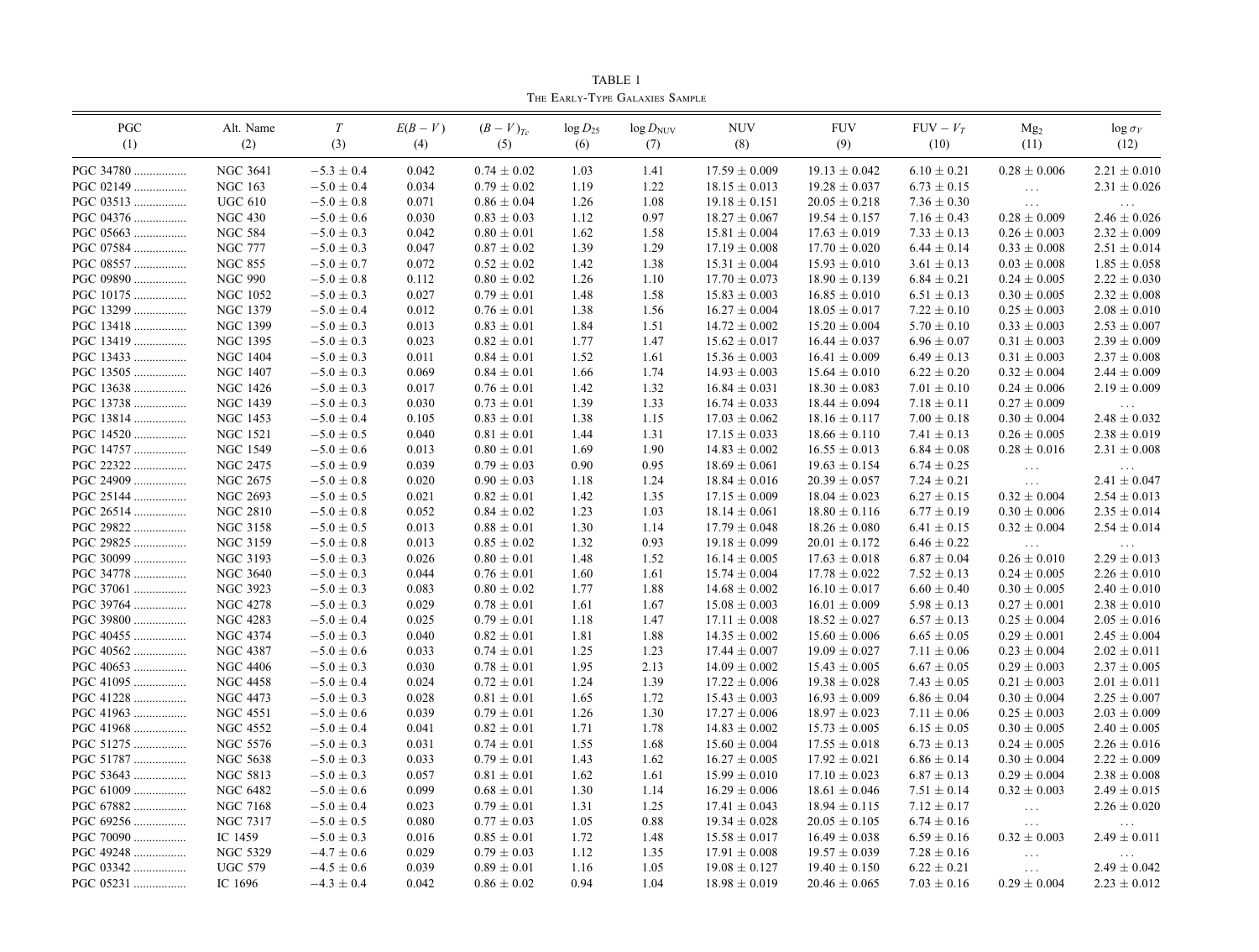TABLE 1—Continued

| PGC                    | Alt. Name       | T                | $E(B-V)$       | $(B-V)_{Tc}$                       | $\log D_{25}$ | $log D_{NUV}$ | <b>NUV</b>        | <b>FUV</b>                             | $FUV - V_T$     | Mg <sub>2</sub>      | $\log \sigma_V$              |
|------------------------|-----------------|------------------|----------------|------------------------------------|---------------|---------------|-------------------|----------------------------------------|-----------------|----------------------|------------------------------|
| (1)                    | (2)             | (3)              | (4)            | (5)                                | (6)           | (7)           | (8)               | (9)                                    | (10)            | (11)                 | (12)                         |
| PGC 03455              | <b>NGC 315</b>  | $-4.0 \pm 0.5$   | 0.065          | $0.86 \pm 0.02$                    | 1.51          | 1.30          | $16.84 \pm 0.021$ | $17.58 \pm 0.047$                      | $6.66 \pm 0.21$ | $0.30 \pm 0.004$     | $2.43 \pm 0.044$             |
| PGC 04224              | <b>NGC 410</b>  | $-4.0 \pm 0.6$   | 0.058          | $0.86 \pm 0.01$                    | 1.38          | 1.41          | $17.08 \pm 0.010$ | $17.93 \pm 0.029$                      | $6.67 \pm 0.13$ | $0.34 \pm 0.003$     | $2.48 \pm 0.010$             |
| PGC 04363              | <b>NGC 426</b>  | $-4.0 \pm 0.5$   | 0.032          | $0.80 \pm 0.04$                    | 1.14          | 0.81          | $17.95 \pm 0.051$ | $18.67 \pm 0.109$                      | $5.96 \pm 0.42$ | $\ldots$             | $2.44 \pm 0.062$             |
| PGC 05766              | <b>NGC 596</b>  | $-4.0 \pm 0.5$   | 0.058          | $0.72 \pm 0.01$                    | 1.51          | 1.54          | $15.93 \pm 0.005$ | $17.77 \pm 0.021$                      | $7.06 \pm 0.13$ | $0.23 \pm 0.003$     | $2.18 \pm 0.012$             |
| PGC 58265              | <b>NGC 6166</b> | $-4.0 \pm 0.4$   | 0.012          | $0.87 \pm 0.04$                    | 1.29          | 1.51          | $17.41 \pm 0.009$ | $18.12 \pm 0.023$                      | $6.42 \pm 0.12$ | $0.32 \pm 0.004$     | $2.50 \pm 0.008$             |
| PGC 65379              | <b>NGC 6964</b> | $-4.0\,\pm\,0.5$ | 0.094          | $0.80 \pm 0.01$                    | 1.23          | 1.38          | $17.52 \pm 0.009$ | $18.64 \pm 0.054$                      | $5.99 \pm 0.21$ | $\ldots$             | $2.34 \pm 0.027$             |
| PGC 65436              | <b>NGC 6958</b> | $-3.8 \pm 0.3$   | 0.045          | $0.75 \pm 0.01$                    | 1.33          | 1.45          | $16.42 \pm 0.010$ | $18.40 \pm 0.042$                      | $7.16 \pm 0.14$ | $0.23 \pm 0.006$     | $2.28 \pm 0.020$             |
| PGC 05326              | <b>NGC 548</b>  | $-3.7 \pm 0.7$   | 0.037          | $0.79 \pm 0.02$                    | 0.95          | 1.20          | $18.95 \pm 0.018$ | $20.57 \pm 0.069$                      | $7.03 \pm 0.17$ | $0.25 \pm 0.005$     | $2.17 \pm 0.018$             |
| PGC 12922              | Haro 20         | $-3.7 \pm 0.7$   | 0.039          | $0.36 \pm 0.04$                    | 1.02          | 0.91          | $16.29 \pm 0.021$ | $16.67 \pm 0.044$                      | $2.46 \pm 0.21$ | $\cdots$             | $\ldots$                     |
| PGC 13360              | <b>NGC 1389</b> | $-3.3 \pm 0.4$   | 0.011          | $0.79 \pm 0.01$                    | 1.36          | 1.38          | $16.78 \pm 0.006$ | $18.63 \pm 0.025$                      | $7.21 \pm 0.13$ | $\ldots$             | $2.14 \pm 0.026$             |
| PGC 02253              | <b>NGC 179</b>  | $-3.0 \pm 0.6$   | 0.020          | $0.80 \pm 0.01$                    | 0.97          | 0.99          | $18.38 \pm 0.054$ | $19.69 \pm 0.162$                      | $6.55 \pm 0.21$ | $0.28 \pm 0.008$     | $2.38 \pm 0.033$             |
| PGC 04042              | <b>NGC 392</b>  | $-3.0 \pm 1.2$   | 0.058          | $0.79 \pm 0.01$                    | 1.08          | 1.17          | $17.85 \pm 0.014$ | $18.85 \pm 0.044$                      | $6.36 \pm 0.14$ | $0.29 \pm 0.004$     | $2.41 \pm 0.012$             |
| PGC 05305              | <b>NGC 541</b>  | $-3.0 \pm 0.4$   | 0.045          | $0.79 \pm 0.03$                    | 1.25          | 1.34          | $17.64 \pm 0.010$ | $18.87 \pm 0.032$                      | $6.97 \pm 0.16$ | $0.31 \pm 0.005$     | $2.32 \pm 0.010$             |
| PGC 05311              | <b>NGC 543</b>  | $-3.0 \pm 0.8$   | 0.040          | $0.88 \pm 0.04$                    | 0.77          | 1.02          | $18.94 \pm 0.018$ | $19.80 \pm 0.048$                      | $6.90 \pm 0.21$ | $0.32 \pm 0.010$     | $2.38 \pm 0.014$             |
| PGC 05468              | <b>NGC 568</b>  | $-3.0 \pm 0.5$   | 0.019          | $0.85 \pm 0.03$                    | 1.35          | 1.35          | $17.96 \pm 0.011$ | $19.09 \pm 0.032$                      | $6.60 \pm 0.18$ | $\ldots$             | $2.32 \pm 0.025$             |
| PGC 05565              | $\sim$ .        | $-3.0 \pm 0.8$   | 0.018          | $0.89 \pm 0.03$                    | 1.16          | 1.08          | $19.12 \pm 0.073$ | $20.20 \pm 0.190$                      | $6.93 \pm 0.28$ | $\ldots$             |                              |
| PGC 06957              | <b>NGC 703</b>  | $-3.0 \pm 1.2$   | 0.091          | $0.80 \pm 0.03$                    | 1.08          | 0.83          | $18.73 \pm 0.104$ | $19.21 \pm 0.155$                      | $6.28 \pm 0.22$ | $0.31 \pm 0.008$     | $\cdots$<br>$2.44 \pm 0.029$ |
| PGC 07763              | <b>NGC 794</b>  | $-3.0 \pm 1.1$   | 0.063          | $0.90 \pm 0.03$                    | 1.11          | 0.96          | $18.43 \pm 0.086$ | $19.10 \pm 0.140$                      | $6.61 \pm 0.21$ | $\ldots$             | $2.44 \pm 0.033$             |
| PGC 10123              | <b>NGC 1023</b> | $-3.0 \pm 0.3$   | 0.061          | $0.82 \pm 0.01$                    | 1.94          | 1.77          | $14.87 \pm 0.003$ | $16.40 \pm 0.016$                      | $7.28 \pm 0.06$ | $0.27 \pm 0.002$     | $2.31 \pm 0.009$             |
| PGC 10302              | <b>NGC 1060</b> | $-3.0 \pm 1.0$   | 0.209          | $0.86 \pm 0.01$                    | 1.36          | 1.24          | $16.78 \pm 0.016$ | $17.63 \pm 0.060$                      | $6.51 \pm 0.15$ | $0.31 \pm 0.006$     | $2.48 \pm 0.024$             |
| PGC 11774              | <b>NGC 1222</b> | $-3.0 \pm 1.2$   | 0.060          | $0.42 \pm 0.01$                    | 1.04          | 1.11          | $14.98 \pm 0.013$ | $15.58 \pm 0.029$                      | $3.31 \pm 0.13$ |                      |                              |
| PGC 13344              | <b>NGC 1387</b> | $-3.0 \pm 0.3$   | 0.013          | $0.86 \pm 0.01$                    | 1.45          | 1.49          | $15.57 \pm 0.003$ | $16.54 \pm 0.008$                      | $5.93 \pm 0.10$ | $\ldots$             | $\ldots$ .                   |
|                        | <b>NGC 1400</b> | $-3.0 \pm 0.3$   |                |                                    |               |               | $15.86 \pm 0.005$ |                                        | $6.00 \pm 0.13$ | $\ldots$             | $\ldots$                     |
| PGC 13470              | <b>UGC 4014</b> | $-3.0 \pm 1.3$   | 0.065          | $0.78 \pm 0.01$<br>$0.66 \pm 0.03$ | 1.36<br>0.92  | 1.40<br>0.88  | $17.60 \pm 0.036$ | $16.72 \pm 0.015$<br>$18.42 \pm 0.090$ | $4.94 \pm 0.22$ | $0.30 \pm 0.004$     | $2.41 \pm 0.010$             |
| PGC 21896<br>PGC 24707 | <b>NGC 2656</b> | $-3.0 \pm 0.8$   | 0.025<br>0.026 | $1.00 \pm 0.04$                    | 1.12          | 1.05          | $18.95 \pm 0.017$ | $19.97 \pm 0.048$                      | $6.34 \pm 0.21$ | $\ldots$             | $\ldots$                     |
|                        |                 |                  |                |                                    |               |               |                   |                                        |                 | $\ldots$             | $\ldots$                     |
| PGC 29846              | <b>NGC 3163</b> | $-3.0 \pm 0.7$   | 0.013          | $0.89 \pm 0.02$                    | 1.17          | 0.98          | $18.96 \pm 0.087$ | $19.92 \pm 0.166$                      | $6.69 \pm 0.22$ | $\ldots$             | $2.33 \pm 0.052$             |
| PGC 41538              | <b>NGC 4503</b> | $-3.0 \pm 0.4$   | 0.050          | $0.81 \pm 0.01$                    | 1.55          | 1.57          | $16.42 \pm 0.007$ | $18.05 \pm 0.016$                      | $7.18 \pm 0.08$ | $\ldots$             | $2.05 \pm 0.090$             |
| PGC 41634              | IC 3481         | $-3.0 \pm 0.6$   | 0.056          | $0.86 \pm 0.02$                    | 0.92          | 1.22          | $18.45 \pm 0.024$ | $19.28 \pm 0.029$                      | $6.15 \pm 0.15$ | $\ldots$             | $\ldots$                     |
| PGC 41939              | <b>NGC 4546</b> | $-3.0 \pm 0.3$   | 0.034          | $0.83 \pm 0.02$                    | 1.52          | 1.62          | $15.61 \pm 0.005$ | $17.39 \pm 0.018$                      | $7.22 \pm 0.13$ | $\ldots$             | $2.38 \pm 0.048$             |
| PGC 43981              | <b>NGC 4798</b> | $-3.0 \pm 1.2$   | 0.012          | $0.90 \pm 0.02$                    | 1.08          | 1.22          | $18.43 \pm 0.014$ | $19.82 \pm 0.050$                      | $6.73 \pm 0.21$ | $\ldots$             | $\ldots$                     |
| PGC 51270              | <b>NGC 5574</b> | $-3.0 \pm 0.9$   | 0.031          | $0.69 \pm 0.01$                    | 1.21          | 1.36          | $16.98\pm0.007$   | $19.35\pm0.041$                        | $7.10 \pm 0.14$ | $\ldots$             | $1.88\,\pm\,0.020$           |
| PGC 66113              | $\ldots$        | $-3.0 \pm 0.5$   | 0.032          | $0.64 \pm 0.01$                    | 1.16          | 1.10          | $17.48 \pm 0.037$ | $19.09 \pm 0.128$                      | $6.34 \pm 0.18$ | $\ldots$             | $\ldots$                     |
| PGC 67303              | <b>NGC 7117</b> | $-3.0 \pm 0.6$   | 0.028          | $0.82 \pm 0.02$                    | 1.15          | 0.96          | $18.69 \pm 0.063$ | $19.74 \pm 0.167$                      | $7.08 \pm 0.21$ | $0.29 \pm 0.010$     | $2.41 \pm 0.055$             |
| PGC 71518              | <b>NGC 7675</b> | $-3.0 \pm 0.6$   | 0.058          | $0.92 \pm 0.03$                    | 0.82          | 0.99          | $19.16 \pm 0.022$ | $20.75 \pm 0.078$                      | $6.11 \pm 0.17$ | $\ldots$             | $2.26 \pm 0.036$             |
| PGC 13354              | <b>NGC 1382</b> | $-2.7 \pm 0.6$   | 0.017          | $0.81 \pm 0.02$                    | 1.18          | 1.55          | $17.38 \pm 0.006$ | $18.92 \pm 0.027$                      | $7.04 \pm 0.13$ | $0.17 \pm 0.035$     | $1.98\pm0.065$               |
| PGC 67318              | <b>NGC 7118</b> | $-2.7 \pm 0.6$   | 0.030          | $0.83 \pm 0.01$                    | 1.17          | 1.06          | $18.36 \pm 0.066$ | $19.07 \pm 0.152$                      | $6.65 \pm 0.20$ | $0.26 \pm 0.010$     | $2.28 \pm 0.055$             |
| PGC 02359              | <b>NGC 193</b>  | $-2.5 \pm 0.6$   | 0.023          | $0.90 \pm 0.02$                    | 1.16          | 1.15          | $18.03 \pm 0.045$ | $19.11 \pm 0.122$                      | $7.01 \pm 0.19$ | $\sim$ $\sim$ $\sim$ | $\cdots$                     |
| PGC 13445              | <b>NGC 1403</b> | $-2.5\pm0.6$     | 0.025          | $0.77 \pm 0.01$                    | 1.13          | 1.21          | $17.86 \pm 0.057$ | $19.23 \pm 0.129$                      | $6.61 \pm 0.18$ | $0.27 \pm 0.007$     | $2.22 \pm 0.014$             |
| PGC 28974              | <b>NGC 3073</b> | $-2.5 \pm 0.6$   | 0.010          | $0.54 \pm 0.02$                    | 1.11          | 1.22          | $16.70 \pm 0.006$ | $17.50 \pm 0.015$                      | $4.18 \pm 0.14$ | $\ldots$             | $1.54 \pm 0.046$             |
| PGC 40484              | <b>NGC 4379</b> | $-2.5 \pm 0.5$   | 0.023          | $0.77 \pm 0.01$                    | 1.28          | 1.29          | $16.83 \pm 0.007$ | $18.34 \pm 0.025$                      | $6.73 \pm 0.07$ | $\ldots$             | $2.04 \pm 0.016$             |
| PGC 60025              | <b>NGC 6359</b> | $-2.5 \pm 0.6$   | 0.021          | $0.78 \pm 0.02$                    | 1.09          | 1.22          | $17.74 \pm 0.008$ | $18.95 \pm 0.035$                      | $6.42 \pm 0.14$ | $0.28\,\pm\,0.009$   | $2.27 \pm 0.046$             |
| PGC 68826              | IC 1445         | $-2.5 \pm 0.5$   | 0.041          | $0.68 \pm 0.03$                    | 1.21          | 1.06          | $18.21 \pm 0.057$ | $20.68 \pm 0.271$                      | $8.19 \pm 0.34$ | $\ldots$             | $\ldots$                     |
| PGC 69964              | <b>NGC 7404</b> | $-2.5 \pm 0.9$   | 0.012          | $0.73 \pm 0.02$                    | 1.17          | 1.25          | $17.56 \pm 0.042$ | $19.85 \pm 0.161$                      | $8.05 \pm 0.21$ | $\ldots$             | $\ldots$ .                   |
| PGC 03367              | <b>NGC 307</b>  | $-2.3 \pm 0.7$   | 0.043          | $0.81 \pm 0.02$                    | 1.20          | 0.90          | $18.33 \pm 0.057$ | $19.94 \pm 0.192$                      | $7.34 \pm 0.23$ | $\ldots$             | $2.49 \pm 0.020$             |
| PGC 14375              | <b>NGC 1510</b> | $-2.3 \pm 0.7$   | 0.011          | $0.32 \pm 0.01$                    | 1.12          | 1.61          | $14.63 \pm 0.002$ | $14.89 \pm 0.004$                      | $1.95 \pm 0.11$ | $\ldots$             | $\ldots$                     |
| PGC 41781              | <b>NGC 4528</b> | $-2.3 \pm 0.7$   | 0.045          | $0.75 \pm 0.01$                    | 1.22          | 1.31          | $17.01 \pm 0.008$ | $18.92 \pm 0.024$                      | $7.04 \pm 0.09$ | $\ldots$             | $2.07\pm0.026$               |
| PGC 43895              | <b>NGC 4789</b> | $-2.3 \pm 0.7$   | 0.008          | $0.89 \pm 0.03$                    | 1.28          | 1.33          | $18.07 \pm 0.012$ | $19.22 \pm 0.037$                      | $7.19 \pm 0.16$ | $0.29 \pm 0.004$     | $2.43 \pm 0.008$             |
| PGC 02603              | <b>IC 48</b>    | $-2.2 \pm 0.7$   | 0.038          | $0.69 \pm 0.01$                    | 0.99          | 1.10          | $16.48 \pm 0.026$ | $16.83 \pm 0.048$                      | $3.86 \pm 0.14$ | $\ldots$             | $2.17 \pm 0.041$             |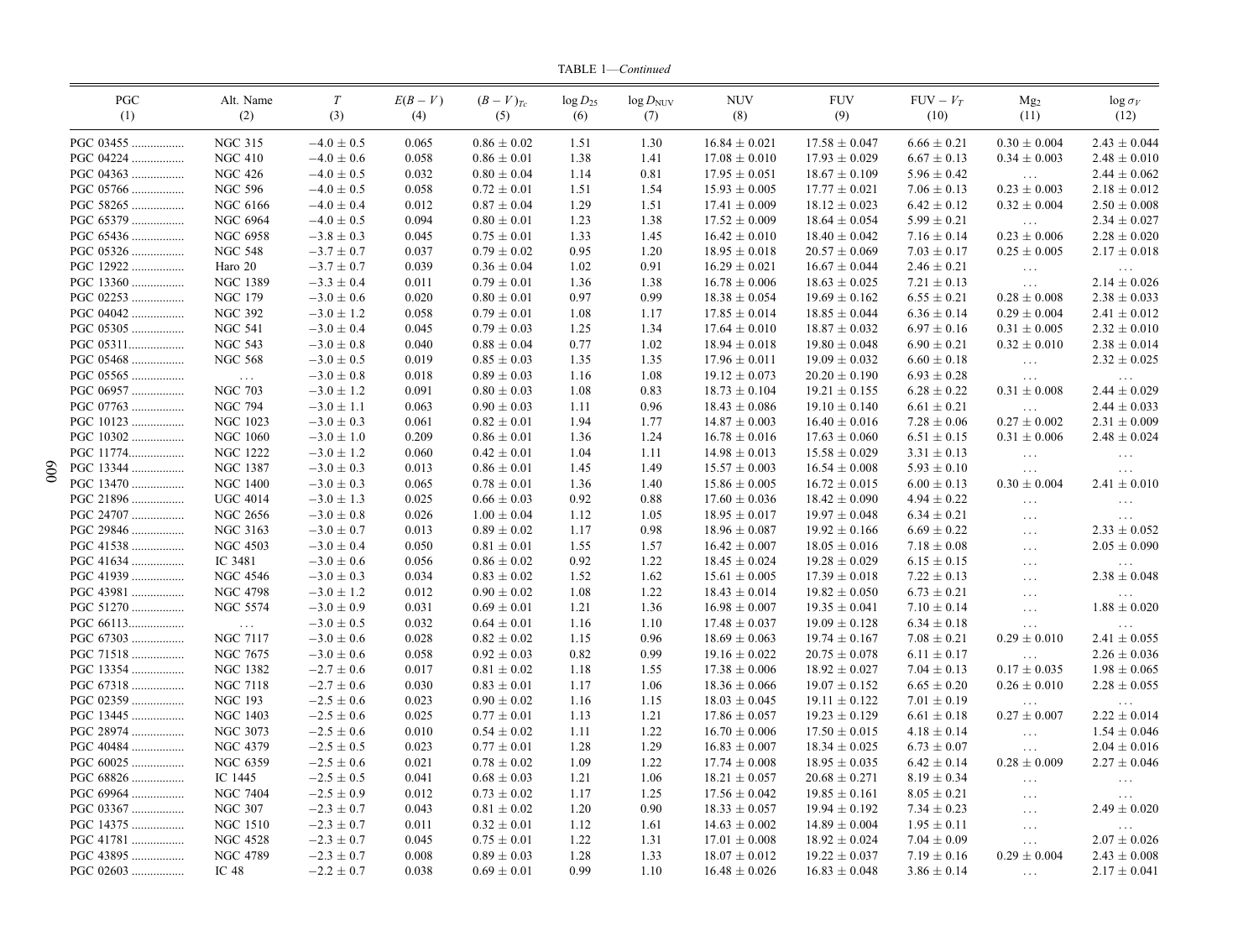| PGC       | Alt. Name        | T              | $E(B-V)$ | $(B-V)_{Tc}$    | $\log D_{25}$ | $log D_{NUV}$ | <b>NUV</b>        | <b>FUV</b>        | $FUV - V_T$     | Mg <sub>2</sub>      | $\log \sigma_V$  |
|-----------|------------------|----------------|----------|-----------------|---------------|---------------|-------------------|-------------------|-----------------|----------------------|------------------|
| (1)       | (2)              | (3)            | (4)      | (5)             | (6)           | (7)           | (8)               | (9)               | (10)            | (11)                 | (12)             |
| PGC 72173 | <b>NGC 7736</b>  | $-2.2 \pm 0.5$ | 0.028    | $0.84 \pm 0.02$ | 1.22          | 1.11          | $18.47 \pm 0.081$ | $19.82 \pm 0.175$ | $7.05 \pm 0.25$ | $\sim$ $\sim$ $\sim$ | $\cdots$         |
| PGC 00243 | <b>NGC 7808</b>  | $-2.0 \pm 1.2$ | 0.043    | $0.69 \pm 0.03$ | 1.10          | 1.15          | $16.86 \pm 0.012$ | $17.46 \pm 0.028$ | $5.01 \pm 0.14$ | $\sim$ $\sim$ $\sim$ | $\cdots$         |
| PGC 02397 | <b>NGC 204</b>   | $-2.0 \pm 0.8$ | 0.023    | $0.77 \pm 0.02$ | 1.08          | 1.04          | $18.22 \pm 0.049$ | $19.66 \pm 0.155$ | $6.88 \pm 0.25$ | $\ldots$             | $\cdots$         |
| PGC 02959 | <b>NGC 273</b>   | $-2.0 \pm 0.4$ | 0.057    | $0.76 \pm 0.02$ | 1.34          | 1.18          | $18.02 \pm 0.069$ | $18.84 \pm 0.125$ | $6.13 \pm 0.19$ | $\ldots$             | $\cdots$         |
| PGC 03434 | <b>NGC 311</b>   | $-2.0 \pm 0.8$ | 0.066    | $0.81 \pm 0.02$ | 1.18          | 1.09          | $18.38 \pm 0.044$ | $19.21 \pm 0.098$ | $6.45 \pm 0.16$ | $\ldots$             | $2.45 \pm 0.024$ |
| PGC 04793 | <b>NGC 471</b>   | $-2.0 \pm 0.9$ | 0.051    | $0.68 \pm 0.01$ | 1.02          | 0.93          | $17.21 \pm 0.009$ | $18.34 \pm 0.026$ | $5.21 \pm 0.13$ | $\ldots$             | $2.04 \pm 0.204$ |
| PGC 04801 | <b>NGC 474</b>   | $-2.0 \pm 0.3$ | 0.034    | $0.71 \pm 0.02$ | 1.85          | 1.65          | $16.23 \pm 0.005$ | $17.99 \pm 0.021$ | $6.63 \pm 0.13$ | $\ldots$             | $2.21 \pm 0.013$ |
| PGC 06570 | <b>NGC 670</b>   | $-2.0 \pm 0.6$ | 0.072    | $0.68 \pm 0.01$ | 1.31          | 1.19          | $15.44 \pm 0.016$ | $15.79 \pm 0.032$ | $3.34 \pm 0.13$ | $0.19 \pm 0.010$     | $2.12 \pm 0.050$ |
| PGC 06782 | <b>NGC 687</b>   | $-2.0 \pm 0.8$ | 0.062    | $0.86 \pm 0.01$ | 1.15          | 1.09          | $18.06 \pm 0.076$ | $19.49 \pm 0.157$ | $7.47 \pm 0.20$ | $0.30 \pm 0.004$     | $2.38 \pm 0.011$ |
| PGC 08258 | <b>NGC 842</b>   | $-2.0 \pm 0.6$ | 0.024    | $0.81 \pm 0.01$ | 1.09          | 1.34          | $17.82 \pm 0.010$ | $19.40 \pm 0.037$ | $6.86 \pm 0.16$ | $\ldots$ .           | $\cdots$         |
| PGC 12651 | <b>NGC 1316</b>  | $-2.0 \pm 0.3$ | 0.021    | $0.75 \pm 0.01$ | 2.08          | 2.09          | $13.58 \pm 0.001$ | $15.32 \pm 0.006$ | $6.90 \pm 0.08$ | $0.23 \pm 0.015$     | $2.36 \pm 0.008$ |
| PGC 13318 | <b>NGC 1380</b>  | $-2.0 \pm 0.6$ | 0.017    | $0.80 \pm 0.01$ | 1.68          | 1.73          | $15.29 \pm 0.002$ | $16.78 \pm 0.009$ | $6.94 \pm 0.10$ | $0.25 \pm 0.008$     | $2.35 \pm 0.011$ |
| PGC 13335 | <b>NGC 1380A</b> | $-2.0 \pm 0.8$ | 0.015    | $0.77 \pm 0.01$ | 1.38          | 1.47          | $17.26 \pm 0.006$ | $19.21 \pm 0.029$ | $6.89 \pm 0.13$ | $\cdots$             | $1.83 \pm 0.030$ |
| PGC 13377 | <b>NGC 1383</b>  | $-2.0 \pm 0.6$ | 0.072    | $0.79 \pm 0.01$ | 1.28          | 1.21          | $17.80 \pm 0.013$ | $19.34 \pm 0.063$ | $7.14 \pm 0.15$ | $\ldots$             | $2.25 \pm 0.030$ |
| PGC 13444 | <b>NGC 1394</b>  | $-2.0 \pm 0.8$ | 0.073    | $0.82 \pm 0.02$ | 1.13          | 1.20          | $17.64 \pm 0.012$ | $18.81 \pm 0.042$ | $6.27 \pm 0.14$ | $\ldots$             | $\cdots$         |
| PGC 13467 | <b>NGC 1402</b>  | $-2.0 \pm 0.8$ | 0.064    | $0.61 \pm 0.02$ | 0.91          | 0.91          | $17.12 \pm 0.009$ | $18.20 \pm 0.028$ | $4.88 \pm 0.13$ | $\ldots$             | $\cdots$         |
| PGC 14765 | <b>NGC 1553</b>  | $-2.0 \pm 0.3$ | 0.013    | $0.75 \pm 0.01$ | 1.65          | 1.84          | $14.53 \pm 0.002$ | $16.18 \pm 0.010$ | $6.86 \pm 0.08$ | $0.26 \pm 0.005$     | $2.25 \pm 0.010$ |
| PGC 25950 | <b>NGC 2784</b>  | $-2.0 \pm 0.3$ | 0.214    | $0.81 \pm 0.01$ | 1.74          | 1.50          | $15.08 \pm 0.006$ | $16.20 \pm 0.038$ | $6.75 \pm 0.14$ | $0.29 \pm 0.004$     | $\cdots$         |
| PGC 27765 | <b>NGC 2950</b>  | $-2.0 \pm 0.3$ | 0.017    | $0.76 \pm 0.02$ | 1.43          | 1.25          | $16.38 \pm 0.022$ | $18.20 \pm 0.079$ | $7.35 \pm 0.15$ | $\ldots$             | $\cdots$         |
| PGC 38742 | <b>NGC 4150</b>  | $-2.0 \pm 0.4$ | 0.018    | $0.66 \pm 0.01$ | 1.37          | 1.30          | $16.17 \pm 0.007$ | $17.89 \pm 0.025$ | $6.35 \pm 0.13$ | $0.09 \pm 0.005$     | $1.93 \pm 0.041$ |
| PGC 40898 | <b>NGC 4435</b>  | $-2.0 \pm 0.3$ | 0.030    | $0.79 \pm 0.01$ | 1.44          | 1.79          | $15.55 \pm 0.003$ | $17.12 \pm 0.010$ | $6.45 \pm 0.05$ | $0.19 \pm 0.003$     | $2.19 \pm 0.016$ |
| PGC 41260 | <b>NGC 4477</b>  | $-2.0 \pm 0.4$ | 0.032    | $0.81 \pm 0.01$ | 1.58          | 1.63          | $15.74 \pm 0.003$ | $16.98 \pm 0.010$ | $6.70 \pm 0.05$ | $\ldots$             | $2.27 \pm 0.034$ |
| PGC 41302 | <b>NGC 4479</b>  | $-2.0 \pm 0.6$ | 0.029    | $0.81 \pm 0.01$ | 1.19          | 1.35          | $17.44 \pm 0.007$ | $18.84 \pm 0.022$ | $6.53 \pm 0.06$ | $0.18 \pm 0.011$     | $1.92 \pm 0.025$ |
| PGC 42149 | NGC 4578         | $-2.0 \pm 0.5$ | 0.021    | $0.72 \pm 0.02$ | 1.52          | 1.23          | $17.27 \pm 0.046$ | $18.63 \pm 0.144$ | $7.22 \pm 0.16$ | $0.28 \pm 0.013$     | $2.08 \pm 0.033$ |
| PGC 53201 | <b>NGC 5770</b>  | $-2.0\pm0.8$   | 0.038    | $0.73 \pm 0.01$ | 1.23          | 1.31          | $16.99 \pm 0.005$ | $19.20 \pm 0.041$ | $7.10 \pm 0.14$ | $\ldots$             | $2.07 \pm 0.127$ |
| PGC 65376 | NGC 6963         | $-2.0 \pm 0.9$ | 0.095    | $0.79 \pm 0.04$ | 0.82          | 1.00          | $18.58 \pm 0.015$ | $19.62 \pm 0.064$ | $5.96 \pm 0.21$ | $\ldots$             | $\cdots$         |
| PGC 68606 | <b>NGC 7249</b>  | $-2.0 \pm 0.7$ | 0.021    | $0.86 \pm 0.04$ | 1.05          | 0.81          | $19.91 \pm 0.105$ | $20.93 \pm 0.263$ | $7.65 \pm 0.31$ | $\ldots$             | $\cdots$         |
| PGC 68612 | NGC 7252         | $-2.0 \pm 0.5$ | 0.030    | $0.51 \pm 0.01$ | 1.29          | 1.46          | $15.22 \pm 0.005$ | $16.48 \pm 0.017$ | $5.21 \pm 0.13$ | $\ldots$             | $2.20 \pm 0.053$ |
| PGC 71478 | <b>NGC 7671</b>  | $-2.0 \pm 0.6$ | 0.073    | $0.81 \pm 0.01$ | 1.14          | 1.00          | $18.21 \pm 0.081$ | $19.52 \pm 0.178$ | $6.99 \pm 0.22$ | $\ldots$             | $\cdots$         |
| PGC 71554 | <b>NGC 7679</b>  | $-2.0 \pm 0.4$ | 0.065    | $0.36 \pm 0.01$ | 1.13          | 1.08          | $14.71 \pm 0.012$ | $15.39 \pm 0.027$ | $2.71 \pm 0.13$ | $\cdots$             | $\cdots$         |
| PGC 71565 | <b>NGC 7683</b>  | $-2.0 \pm 0.8$ | 0.070    | $0.87 \pm 0.01$ | 1.28          | 1.15          | $18.03 \pm 0.080$ | $19.45 \pm 0.172$ | $7.17 \pm 0.26$ | $\cdots$             | $\cdots$         |
| PGC 13425 | <b>NGC 1393</b>  | $-1.9 \pm 0.4$ | 0.067    | $0.76 \pm 0.02$ | 1.29          | 1.24          | $17.38 \pm 0.010$ | $18.63 \pm 0.041$ | $6.86 \pm 0.14$ | $\cdots$             | $2.06 \pm 0.030$ |
| PGC 13091 | <b>NGC 1352</b>  | $-1.8 \pm 0.6$ | 0.038    | $0.78 \pm 0.02$ | 1.02          | 1.00          | $18.85 \pm 0.102$ | $20.94 \pm 0.280$ | $7.77 \pm 0.31$ | $\ldots$             | $\cdots$         |
| PGC 39922 | <b>NGC 4292</b>  | $-1.7 \pm 0.5$ | 0.021    | $0.74 \pm 0.02$ | 1.22          | 1.37          | $16.99 \pm 0.007$ | $18.48 \pm 0.025$ | $6.38 \pm 0.15$ | $\ldots$             | $1.76 \pm 0.022$ |
| PGC 13321 | <b>NGC 1381</b>  | $-1.6 \pm 0.5$ | 0.013    | $0.81 \pm 0.01$ | 1.43          | 1.46          | $16.75 \pm 0.005$ | $18.31 \pm 0.018$ | $6.90 \pm 0.10$ | $0.25 \pm 0.020$     | $2.18 \pm 0.011$ |

TABLE 1—Continued

Nores.—Cols. (1) and (2): PGC number and alternate name. Col. (3): Morphological type from RC3. Col. (4): Color excess in magnitude from the Schlegel et al. (1998) reddening maps, used for the Galactic extinction corrections. Col. (5): Total (asymptotic) color index from RC3, converted into the AB system and corrected for Galactic extinction. Col. (6): Decimal logarithm of the apparent major isophotal diameter from RC3. Unit of D<sub></sub> is 0.1'. Col. (7): Decimal logarithm of the major diameter of the elliptical aperture determined by the GALEX pipeline in the NUV image. Unit of  $D_{NUV}$  is 0.1'. Col. (8): NUV magnitude (in the AB system) given by the GAL pipeline in the elliptical aperture  $D_{NUV}$  (col. [7]) and corrected for Galactic extinction. Col. (9): FUV magnitude (in the AB system) in the aperture  $D_{NUV}$  used for the NUV magnitude integration and corrected for Gal extinction. Col. (10): FUV –  $V_T$  color calculated with FUV –  $V_T = FUV + (B - V)_{T_c} - B_{T_c}$ , where  $B_{T_c}$  is the  $B_T$  from RC3 converted into the AB system and corrected for Galactic extinction. Col. (11): Mg<sub>2</sub> index from the compilation of Golev & Prugniel (1998). Col. (12): Decimal logarithm of the central velocity dispersion  $\sigma_V$  in km s<sup>-1</sup> from the LEDA database.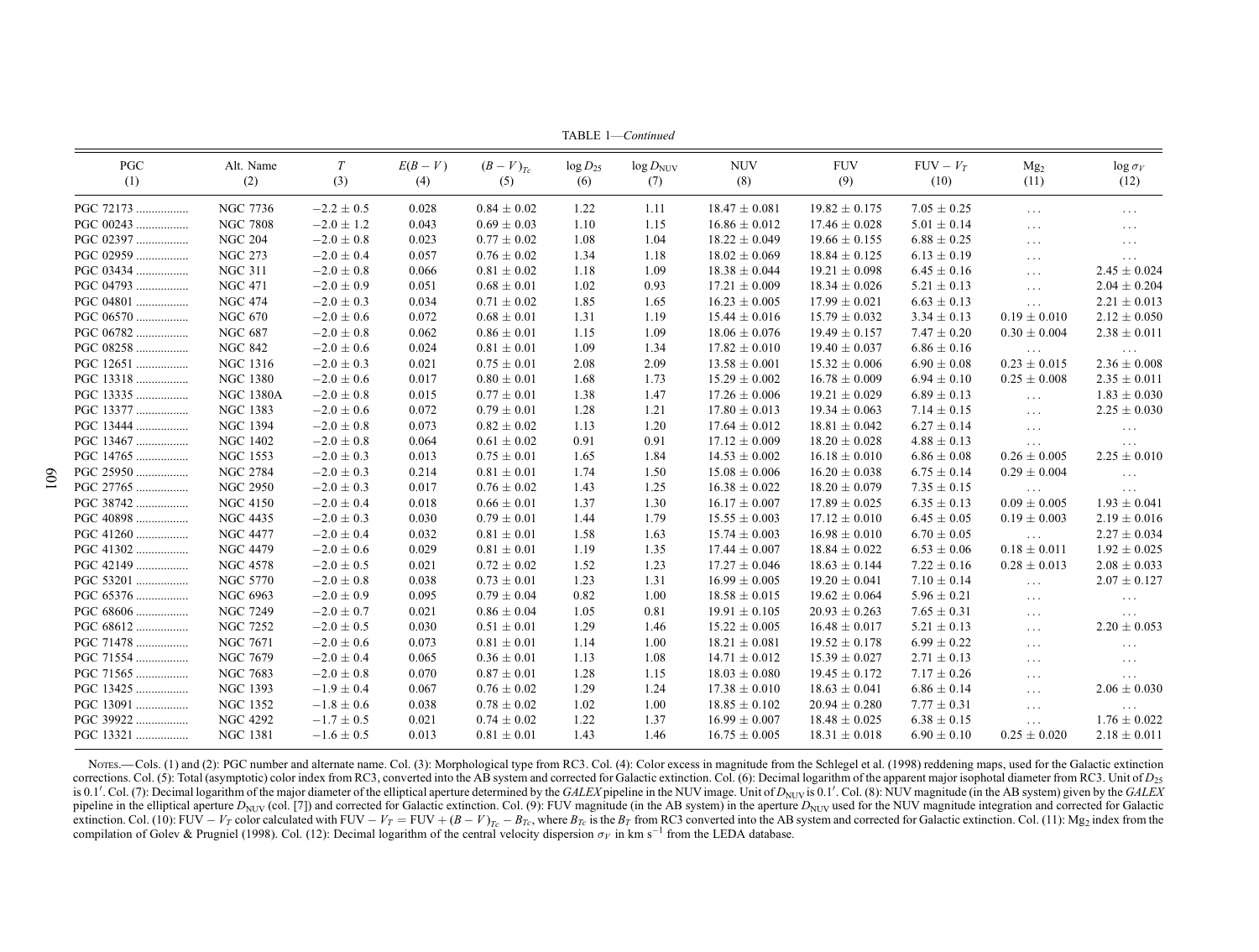

Fig. 1.—Characteristics of our sample. Shown are the numbers of galaxies (in  $log N$ ) in our sample (hatched histograms) compared to the early-type galaxies  $(-5.5 < T < -1.5)$  in the RC3 catalog entries having  $(B - V)_T$ measurements in bins of (a) morphological type T, (b)  $B_T$  magnitudes, (c)  $(B - V)_T$  colors, and (d)  $D_{25}$  diameter. The values of  $B_T$  and  $(B - V)_T$  are in the magnitude system adopted in the RC3.

Our sample includes  $\sim$ 15% of the RC3-selected early types, without strong biases in the distribution of morphological types,  $B_T$  magnitudes,  $(B - V)_T$  color, or  $D_{25}$  diameter (Fig. 1). We conclude that our sample is relatively well representative of the early-type galaxies in the RC3.

The apparent magnitudes were corrected for galactic extinction using the Schlegel et al. (1998) reddening maps and assuming the extinction law of Cardelli et al. (1989). The resulting ratio of the extinction in the GALEX bands to the color excess  $E(B - V)$  are  $A_{\text{FUV}}/E(B - V) = 8.376$  and  $A_{\text{NUV}}/E(B - V) =$ 8:741 (Wyder et al. 2005). The mean color excess due to the Galactic extinction is  $E(B - V) \simeq 0.04$ . The optical color  $(B - V)_T$ is converted into the AB system and corrected for Galactic extinction by  $(B - V)_{T_c} = (B - V)_T - 0.119 - E(B - V)$ . Since the median redshift of our sample is  $z \sim 0.01$ , no K-corrections are applied.

# 3. ANALYSIS

# 3.1. FUV – NUV versus  $(B - V)_{T_c}$  Color-Color Diagram

We have chosen to display our data in a  $FUV - NUV$  versus  $(B - V)_{T_c}$  color-color diagram (Fig. 2). This choice, instead of a color-magnitude diagram, allows us to avoid significant dispersion due to uncertainties in distance (our sample of nearby galaxies spans a redshift range  $0 < z < 0.045$ ). The choice of the FUV  $-$  NUV color, based on  $GALEX$  measurements alone, minimizes instrumental inhomogeneities. The  $FUV - NUV$  color is calculated using the FUVand NUV magnitudes (Table 1) measured by the GALEX pipeline through the elliptical aperture whose major axis is scaled to 2.5 times the Kron diameter determined in the NUVimages. We emphasize that the UV color is calculated in the same aperture. The major diameter  $D<sub>NUV</sub>$  of this aperture (Table 1) is similar to the  $D_{25}$  values given in the RC3.

Our sample of early-type galaxies is divided into 56 ellipticals (defined as galaxies with morphological type  $-5.5 \leq T$  <  $-3.5$ ) and 74 lenticulars (defined as galaxies with morphological type  $-3.5 \leq T < -1.5$ ). The color-color diagram clearly shows a tight anticorrelation between the  $FUV - NUV$  and  $(B - V)_{Tc}$  colors for elliptical galaxies: the UV color decreases when  $(B - V)_{Tc}$  increases (Fig. 2a). The amplitude range in the UV color is 2 mag, against only 0.2 mag in  $(B - V)_{T_c}$ . When

the two galaxies off the correlation are excluded, the correlation coefficient is  $r = -0.73$ . This value reaches  $-0.84$  if we select ellipticals with a mean error on  $(B - V)_{T_c} < 0.02$ . For the early-type galaxies with morphological types in the range  $-3.5 < T < -1.5$  that are lenticular galaxies (Fig. 2b), the relation is more dispersed, and a larger fraction of objects are off the correlation.

Because elliptical galaxies exhibit a FUV optical color gradient where the inner regions are slightly bluer than the outer parts (e.g., Ohl et al. 1998; Rhee et al. 2005), we have examined how this gradient may affect the UV color in different apertures. The  $GALEX$  pipeline allows us to calculate the mean  $FUV-$ NUV color in seven circular apertures with diameters fixed at  $3.0^{\prime\prime}, 4.5^{\prime\prime}, 7.5^{\prime\prime}, 12.0^{\prime\prime}, 18.0^{\prime\prime}, 25.5^{\prime\prime}$ , and  $34.5^{\prime\prime}$  and through two elliptical apertures whose major-axis  $D_{\text{NUV}}$  and  $D_{\text{FUV}}$  are scaled to 2.5 times the Kron diameter determined in the NUV and FUV images, respectively. As expected, the mean  $FUV - NUV$ color becomes bluer when the aperture radius decreases. In our sample, the difference between the mean color in the  $34.5$ <sup>"</sup> circular aperture and the mean color in the  $D_{\text{NUV}}$  elliptical aperture is only 0.03 mag. There is no significant difference between the mean colors when the UV fluxes are measured through the  $D_{\text{NUV}}$ or  $D_{\text{FUV}}$  elliptical apertures.

Gil de Paz et al. (2007) have presented the integrated photometry, surface brightness, and color profile for a total of 1034 nearby galaxies observed by GALEX. They obtain a main difference of  $-0.19 \pm 0.20$  and  $-0.23 \pm 0.20$  between the asymptotic magnitudes and the  $D_{25}$  aperture magnitudes for the FUV and NUV, respectively, resulting in a difference of 0.04 in the FUV – NUV color. Their sample includes 48 ellipticals ( $-5.5 \le$  $T < -3.5$ , mean error on  $T < 1.5$ ) and 49 lenticulars ( $-3.5 \le$  $T < -1.5$ , mean error on  $T < 1.5$ ) with FUV and NUV asymptotic magnitudes and B, V measurements. Among them, 73 are in common with our sample. The comparison of our FUV and NUV with asymptotic magnitudes measured by Gil de Paz et al. shows a mean difference of  $-0.06 \pm 0.27$  and  $-0.19 \pm 0.20$ in the FUV and NUV, respectively. Our UV magnitudes are very close to the integrated aperture magnitudes in  $D_{25}$  ellipses. The mean differences are  $0.03 \pm 0.18$  for NUV<sub>D<sub>25</sub> – NUV</sub> and  $0.06 \pm 0.21$  for FUV<sub>D<sub>25</sub> – FUV. The similarity of the D<sub>25</sub></sub> and  $D<sub>NUV</sub>$  diameters explains the small differences between the  $NUV_{D_{25}}$ ,  $FUV_{D_{25}}$  aperture magnitudes and those used in this paper.

We conclude that the  $FUV - NUV$  colors obtained with large apertures or asymptotic photometry are very similar for our sample. The trends in the FUV – NUV diagrams versus  $(B - V)_{T_c}$ are not significantly affected, even if the strength of the relations is slightly changed (the correlation coefficient is  $-0.61$  for the elliptical galaxies in common with the Gil de Paz et al. [2007] sample and asymptotic magnitudes).

### 3.2. UV Color versus  $Mg_2$  and Velocity Dispersion

Using IUE observations of early-type galaxies, Faber (1983) and Burstein et al. (1988) found that the nuclear  $(1550 - V)$ colors become bluer as the nuclear  $Mg_2$  spectral line index increases. Burstein et al. (1988) also found significant correlations between  $1550 - V$  and the central velocity dispersion. More recently, using a large sample of SDSS early-type galaxies observed by GALEX, Rich et al. (2005) reported the lack of a significant correlation between the (FUV  $- r$ ) color and the Lick Mg<sub>2</sub> index or the velocity dispersion, while Boselli et al. (2005) found a mild trend between  $FUV - NUV$  and  $Mg_2$  in a sample of early-type galaxies in the Virgo Cluster.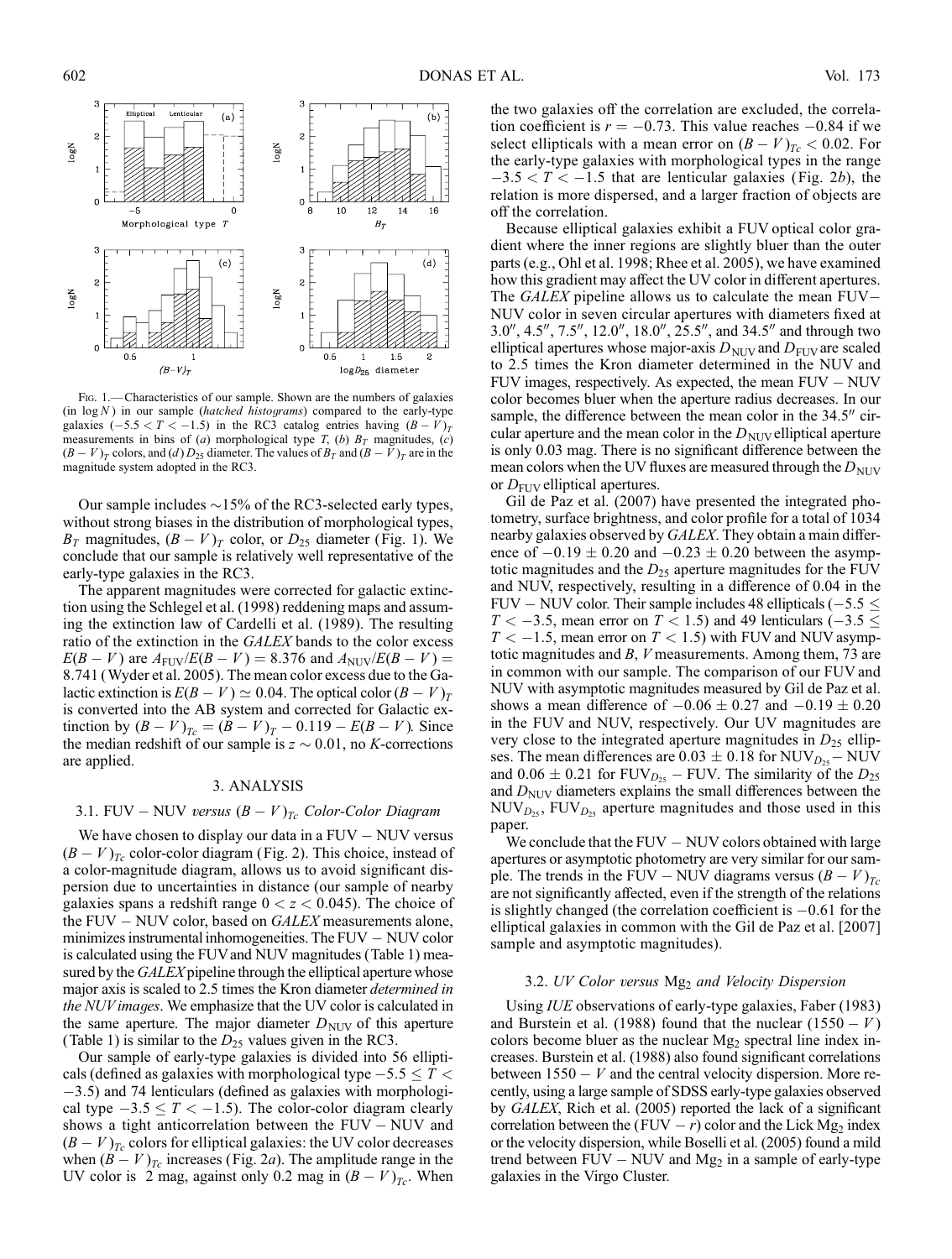

Fig. 2.—Color-color diagrams FUV – NUV vs.  $(B - V)_{T_c}$  for the elliptical and lenticular subsamples. The elliptical subsample (a) shows a clear anticorrelation. Two galaxies, PGC 12922 and PGC 8557 (NGC 855), are off the correlation. NGC 855 appears similar to an E6 or E7 galaxy on the POSS plate, whereas HST observation of the inner structure clearly shows features of an edge-on late-type galaxy ( Phillips et al. 1996), and Walsh et al. (1990) find an extended H i distribution using the VLA. PGC 12922 is the peculiar blue galaxy Haro 20. The lenticular subsample (b) shows a more dispersed anticorrelation and a larger fraction of galaxies off the correlation. Open circles indicate the galaxies for which the NUV or FUV flux contribution in a central 6" aperture is larger than 30%. Small filled circles indicate galaxies with major isophotal diameter  $log D_{25} < 1$  (i.e., major isophotal diameter  $\lt 1'$ ). We conclude that we are seeing an extension of the color-metallicity relationship for early-type galaxies into the UV (see text). The larger scatter and greater number of outliers suggests that lenticulars have a more complex star formation history.

We have plotted in Figure 3 the FUV – NUV and FUV –  $V_T$ colors versus the  $Mg_2$  index and the central velocity dispersion  $\sigma_V$  for our sample. The Mg<sub>2</sub> index comes from the compilation of Golev & Prugniel (1998), and the  $\sigma_V$  comes from the LEDA database.<sup>15</sup>

Figure 3 (top) shows clearly that the FUV – NUV color of ellipticals becomes bluer as the spectral line index  $Mg<sub>2</sub>$  increases. The same trend appears between the UV color and the central velocity dispersion  $\sigma_V$ . It should be noted that the Mg<sub>2</sub> and  $\sigma_V$  values given by Golev & Prugniel (1998) and the LEDA database are standardized to an aperture of 0.595  $h^{-1}$  kpc (equivalent to an angular diameter of  $3.4$ <sup>"</sup> at the distance of the Coma Cluster). We have checked that when the  $FUV - NUV$  colors are calculated in a similar aperture ( by linear interpolation between the UV flux measured by the GALEX pipeline through seven circular apertures), the trends in Figure 3 *(top)* are not significantly affected. These correlations are the opposite of the well-known dependence of  $B - V$  color on metal abundance or central velocity dispersion and are not surprising, since, as shown in  $\S 3.1$ , there is an anticorrelation between the FUV-NUV and  $B - V$  colors. If we consider that the velocity is a mass indicator, the more massive ellipticals tend to be bluer in  $FUV - NUV$ . If the velocity dispersion also correlates with the galaxy age (Thomas et al. 2005; Ziegler et al. 2005), the bluest in UV color would be the oldest. Lenticulars show a similar trend, but a larger fraction of galaxies are off the correlation.

The correlations found above with the  $FUV - NUV$  color ( Fig. 3, top) for the subsample of morphological ellipticals become marginal (not visible against velocity dispersion) with the FUV  $-V_T$  color and suffer far greater scatter (Fig. 3, bottom). For instance, the correlation coefficient with the  $Mg_2$  index decreases from  $-0.83$  to  $-0.63$  (NGC 855 and NGC 6482 excluded). This is expected because the FUV  $-V_T$  color is not as homogeneous in terms of instrument and photometric aperture as the FUV – NUV color. The correlations with the FUV –  $V_T$ color are not visible for the lenticular subsample, suggesting that the selection of the sample is, in addition to the homogeneity of the UV color, a factor in the strength of the correlation.

For the morphological ellipticals only, we recover an approximation of the correlation between  $FUV - V_T$  and Mg<sub>2</sub> index that was seen by Burstein et al. (1988) in IUE data. However, Burstein et al. also saw a correlation with velocity dispersion that we do not recover here, and the lenticular subset also fails to show a correlation. In comparison with Rich et al. (2005), our elliptical subset has been selected to be uniform in morphology, exhibits a tight color-color correlation, and covers a wide range in the Mg<sub>2</sub> index. These factors may have favored our detection of the mild correlation we report here.

### 3.3. Discussion

Before any interpretation of the color-color diagrams of Figure 2, we have evaluated the possible UV flux contamination from AGN activity by measuring the contribution of the central part of the galaxies to the UV emission. This evaluation is possible because the major part of the galaxies in our sample are spatially resolved relatively well by GALEX. We have estimated the UV flux in the central  $6<sup>′</sup>$  aperture (the typical angular resolution of GALEX ) by linear interpolation between the UV flux measured by the  $GALEX$  pipeline through the 4.5<sup> $\prime\prime$ </sup> and 7.5<sup> $\prime\prime$ </sup>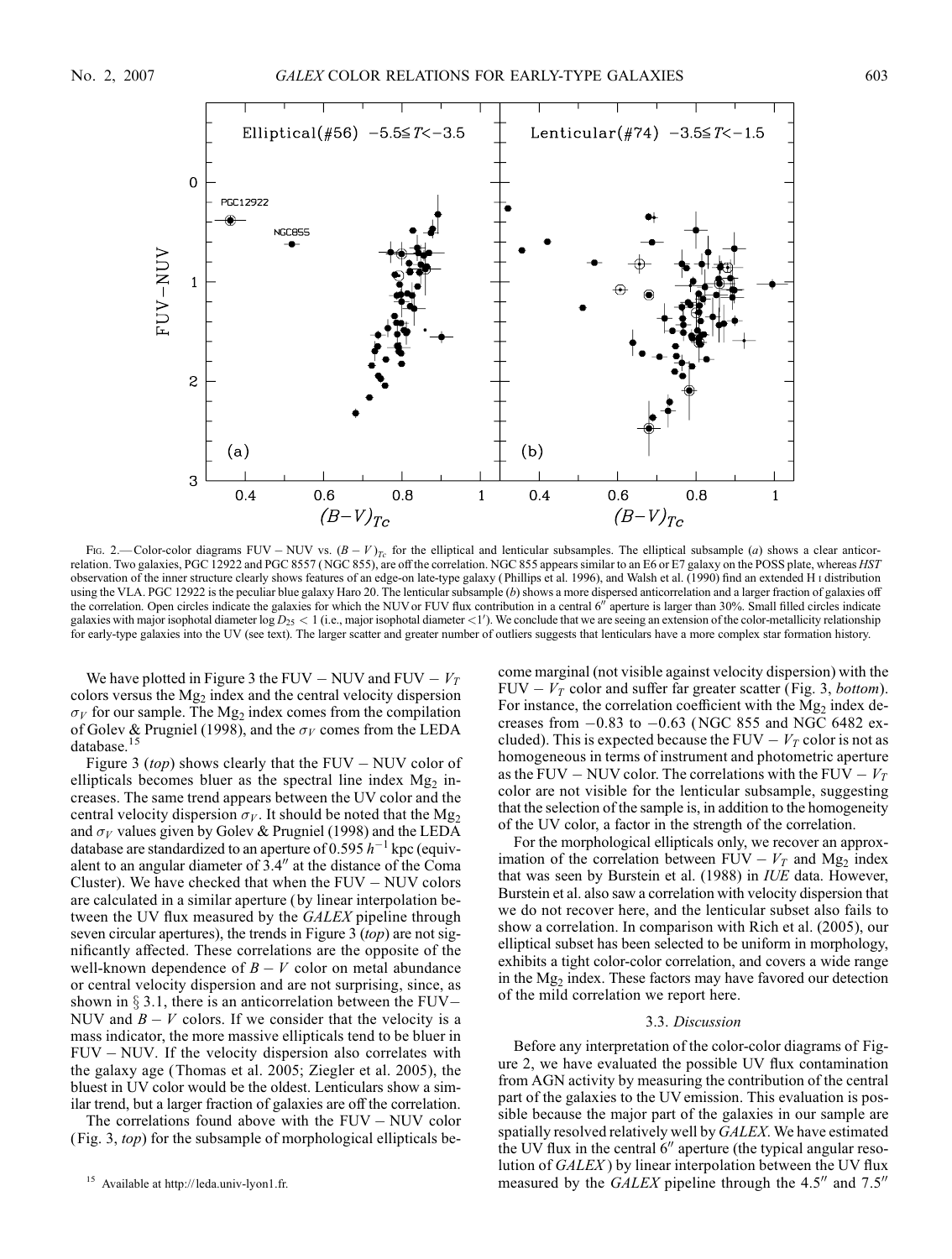

Fig. 3.—FUV – NUV and FUV –  $V_T$  colors vs. Mg<sub>2</sub> index and central velocity dispersion  $\sigma_V$ . The Mg<sub>2</sub> and  $\sigma_V$  values come from the compilation of Golev & Prugniel (1998) and the LEDA database, respectively. The elliptical subsample shows an anticorrelation (FUV – NUV color decreases when Mg<sub>2</sub> or  $\sigma_V$  increases) which is reversed in sense from the well-known dependence of  $B - V$  color on metal abundance or central velocity dispersion. This correlation gets worse with either the FUV  $-V_T$ color or the lenticular subsample. The symbols are the same as in Fig. 2.

apertures. Among the 119 galaxies with  $log D_{25} > 1$  (i.e., major apparent diameter  $>60^{\prime\prime}$ ), we find 3 galaxies in the NUV band and 8 in the FUV band for which the central  $(**6**<sup>′</sup>)$  UV flux (stellar population  $+ AGN$ ) is  $>30\%$  of the total UV flux. These galaxies, likely candidates for AGNs, are indicated in Figure 2 (open circles). The trends in the color-color diagrams are not affected by the possible AGN activity.

From Figure 2 it appears that morphological elliptical galaxies follow a much tighter anticorrelation between  $FUV - NUV$  and  $B - V$  than the lenticular galaxies. We propose that we are seeing a metallicity-driven correlation, with the greater dispersion for the lenticulars arising from residual star formation. We suspect that blanketing in the NUV band (consider this band an extended  $U$  band) is the primary driver of this observed correlation. The light in the NUV bandpass is dominated by the hottest stars in an old stellar population, which would be turnoff and subgiant stars, or blue HB stars if present. Any young stellar population would make the FUV – NUV and  $B - V$  colors simultaneously bluer, according to their current spectral energy distribution. It is also conceivable that factors such as age, metallicity, mass, or a combination of these, currently advocated for the spread in the  $B - V$ colors of early-type galaxies, may redden the  $B - V$  color while simultaneously decreasing the NUV and/or increasing the FUV radiation and making the  $FUV - NUV$  bluer. Figure 4 clearly shows a positive correlation between the NUV –  $V_T$  and  $B - V$ colors and a marginal anticorrelation between the FUV  $-V<sub>T</sub>$  and  $B - V$  colors for ellipticals. This is consistent with our suggestion that the stars contributing to the color-color correlation are

likely old metal-rich stars, with the dominant contributors in the NUV band being the turnoff and subgiant stars (e.g., Dorman et al. 2003). The tight correlation for the ellipticals appears consistent with little intrinsic variation, from galaxy to galaxy, of the hot stellar populations (e.g., post-AGB or EHB stars) dominating the FUV band. The dominant driver in this color-color relationship appears to be metallicity and (in the case of lenticulars) star formation.

It is of interest to check how these results compare to the predictions of the stochastic library of model star formation histories used by Salim et al. (2005) to interpret the seven-band photometry of the combined sample of GALEX and SDSS galaxies. We note that this library is based on the Bruzual & Charlot (2003) population synthesis models, which were not optimized to describe the UV upturn of early-type galaxies (in these models, the UV light of old stellar populations is produced primarily by post-AGB rather than EHB stars). First, the anticorrelation between the FUV – NUV and  $B - V$  colors is very well reproduced (Fig. 5a) if we select models representative of old galaxies (mean age of star formation episodes in the  $8-12$  Gyr interval) with low extinction ( $\tau_V < 0.5$ ). These galaxies formed the bulk of their stars at  $z > 1$  (assuming  $\Omega_M = 0.3$ ,  $\Omega_{\Lambda} = 0.7$ ,  $H_0 =$ 70 km s<sup>-1</sup> Mpc<sup>-1</sup>). The spread in UV and  $B - V$  colors can be easily reproduced by the variation of metallicity, galaxies with high metallicity values (1.0 <  $Z/Z_{\odot}$  < 2) being bluer in UV color (FUV – NUV  $\leq$  1.2), while the galaxies with low metallicity ( $0.2 < Z/Z_{\odot} < 1.0$ ) are redder (FUV – NUV  $\gtrsim 1.2$ ). The models have old stellar populations, but the only hot star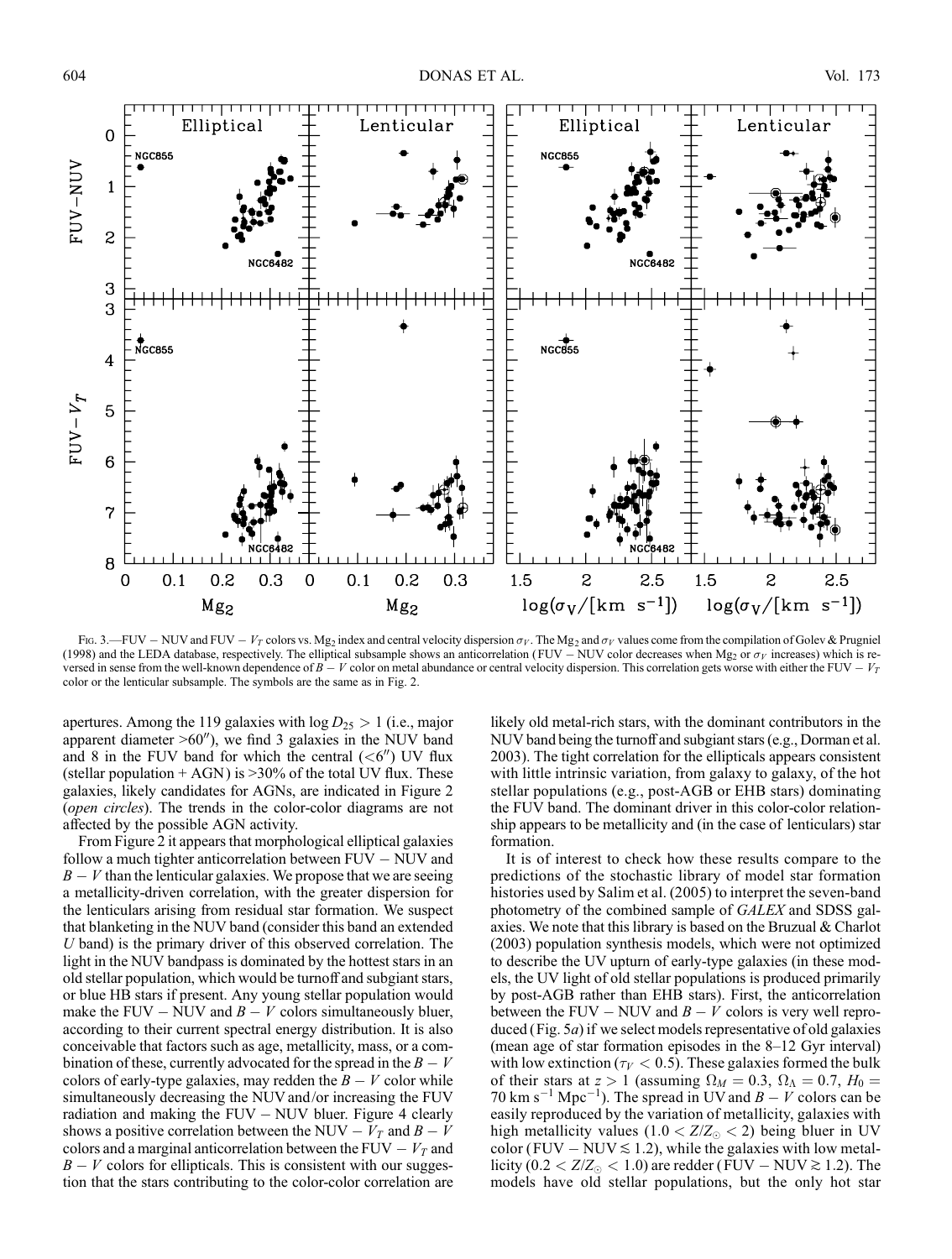

FIG. 4.—Color-color diagrams NUV –  $V_T$  and FUV –  $V_T$  vs.  $(B - V)_{T_c}$ . The symbols are the same as in Fig. 2.

contributors are post-AGB stars which do not have a metallicity dependence in the models and are not the contributors favored by the most recent observations (Brown et al. 2000; Brown 2004). This suggests again that blanketing in NUV is presumably the main cause of the agreement between the models and the UV color-color correlation for ellipticals. The FUV flux would therefore be dominated by hot stars (whose post-AGB in the models is only proxy) that would have low blanketing, as suggested by the spectra of Brown et al. (1997). The stars providing most of the NUV flux would be those near the main-sequence turnoff.

Second, the departure from the trend (or the simultaneous decrease of the FUV – NUV and  $B - V$  colors) is well reproduced with the models with a mean age of star formation episodes in the  $4-12$  Gyr interval (Fig. 5b) and can be interpreted as recent star formation activity. We expect low impact of the internal extinction in the scatter in Figure 5 because the internal extinction is generally very small in most nearby early-type (Dorman et al. 2003) galaxies, and the  $FUV - NUV$  color is essentially reddening-free for moderate amounts of reddening. In fact, the color-color correlation may prove to be a powerful detector of weak star formation activity. Figure 2 shows that it may be the case for 4% of the ellipticals and about 15% of the lenticulars. This would mean about 10% of early-type galaxies have residual star formation in our full sample of 130 early-type galaxies. This number is lower than the fraction of 15% reported by Yi et al. (2005) with a different approach based on a NUV color-magnitude relation and the sample of galaxies identified as early type by Bernardi et al. (2003) in the SDSS. That the derivation of this number depends on the selection criteria used to define the sample of early-type galaxies is shown directly by our approach; the fraction of early-type galaxies with signs of star



FIG. 5.—Comparison of the observed colors (crosses) as displayed in Fig. 2 with the stochastic realizations of model star formation histories as generated by Salim et al. (2005) from the Bruzual & Charlot (2003) population synthesis models (open circles). (a) Stochastic realizations representative of old galaxies: exponentially declining star formation law [SFR(t)  $\propto$  exp ( $-\gamma t$ )] with  $\gamma > 0.9$ , mean age of star formation episodes in the 8-12 Gyr interval, and low extinction (effective V-band absorption optical depth  $\tau_V < 0.5$ ). (b) Same selection but with a mean age of star formation episodes in the 4-12 Gyr interval. The models well reproduce both the tight anticorrelation between the UV and  $B - V$  colors for the elliptical subsample  $(a)$  and the scatter for the lenticular subsample  $(b)$ .

formation increases from 4% to 15% when selecting the RC3 morphological types  $-3.5 < T < -1.5$  instead of  $-5.5 < T <$  $-3.5$ . It is likely that a number of the features leading to a nonclassification in the types  $-5.5 < T < -3.5$  are somewhat related to star formation activity. At large distances, selection of early-type objects based on concentration index, luminosity profile, and spectra may naturally lead to a larger fraction of residual star formation. Conversely, it should be possible to combine a color selection with the morphological selection of nearby galaxies that would retain only passively evolving early-type galaxies and no residual star formation.

Another illustration of how the fraction of early-type galaxies with residual star formation depends on the selection of the objects is shown by Boselli et al. (2005); their sample of early-type galaxies in the Virgo Cluster contains a large fraction of dwarf galaxies whose colors, different from those of giant ellipticals, are interpreted in terms of recent star formation activity.

### 4. CONCLUSIONS

From the cross-match of the GALEX observations with the RC3 catalog, we have obtained a reliable sample of 130 earlytype galaxies, divided in two subsamples: 56 ellipticals ( $-5.5 \leq$  $T < -3.5$ ) and 74 lenticulars  $(-3.5 \le T < -1.5)$ . The main results are as follows:

1. There is an anticorrelation between the  $FUV - NUV$  and  $(B - V)_{Tc}$  colors (the UV color decreases by 2 mag when  $(B - V)_{Tc}$  increases by 0.2 mag) in the elliptical subsample. This relation is more dispersed, and a larger fraction of objects are off the correlation in the lenticular subsample. We conclude that this correlation reflects an extension into the UV of the colormetallicity relationship for ellipticals and is mainly driven by metal line blanketing in the NUV band. Most of the flux in this band would originate from stars near the main-sequence turnoff while the FUV flux is dominated by hot evolved stars whose precise nature has yet to be determined.

2. There is a clear correlation between the  $FUV - NUV$ color and the Mg2 spectral index (also velocity dispersion) for the elliptical subsample. However, this correlation gets worse